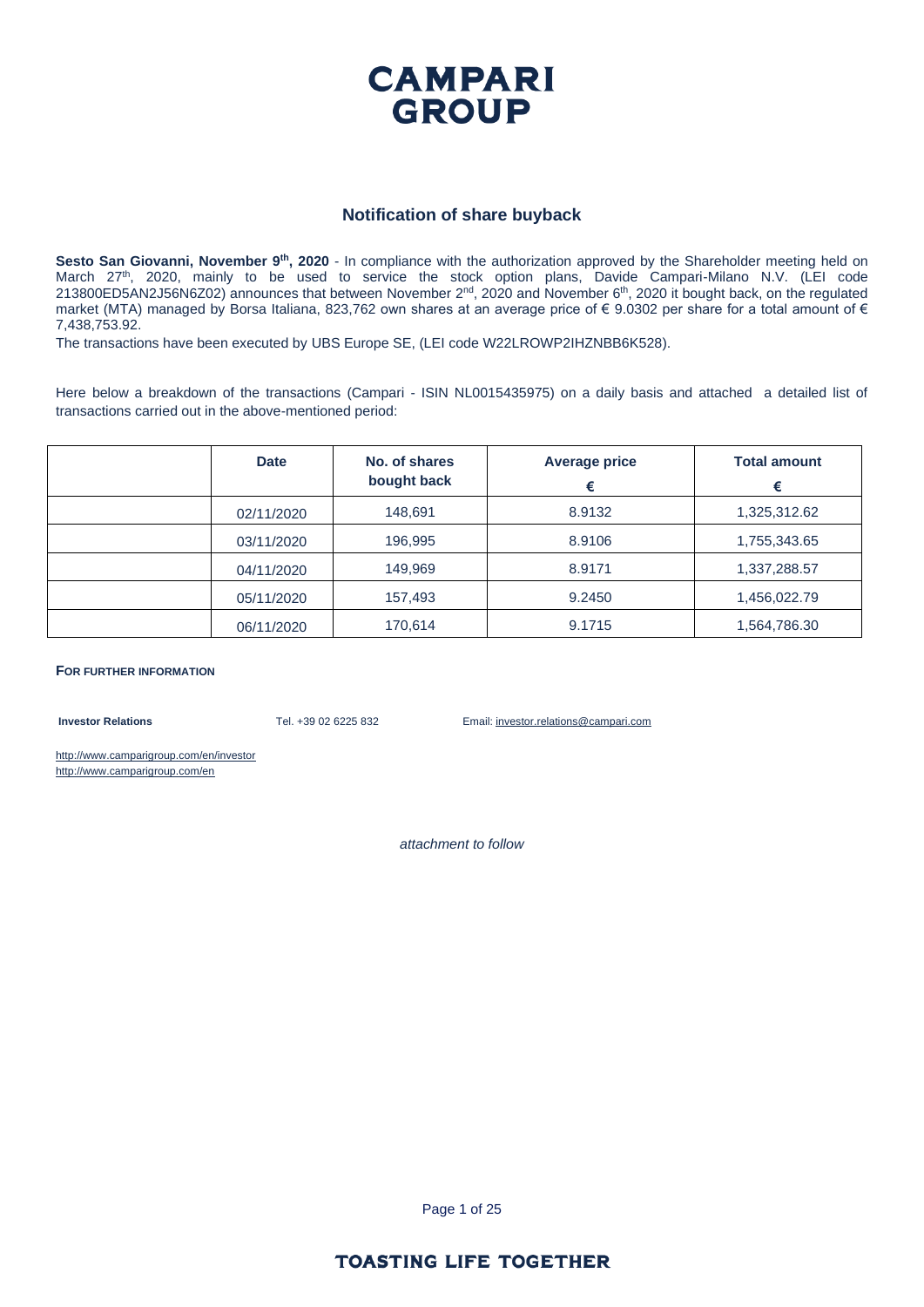# **CAMPARI**<br>GROUP

| Date       | Hour       |              | A/V<br><b>Currency</b> | <b>Price</b> | No.of<br>shares |
|------------|------------|--------------|------------------------|--------------|-----------------|
| 02/11/2020 | 15:44:41   | A            | <b>EUR</b>             | 8,9          | 1091            |
| 02/11/2020 | 15:44:41   | A            | <b>EUR</b>             | 8,9          | 1045            |
| 02/11/2020 | 15:44:41   | A            | <b>EUR</b>             | 8,9          | 1176            |
| 02/11/2020 | 15:44:06   | A            | <b>EUR</b>             | 8,914        | 641             |
| 02/11/2020 | 15:44:06   | A            | <b>EUR</b>             | 8,914        | 1184            |
| 02/11/2020 | 15:43:12 A |              | <b>EUR</b>             | 8,912        | 1256            |
| 02/11/2020 | 15:37:22 A |              | <b>EUR</b>             | 8,91         | 1131            |
| 02/11/2020 | 15:37:22 A |              | <b>EUR</b>             | 8,91         | 249             |
| 02/11/2020 | 15:37:22 A |              | <b>EUR</b>             | 8,91         | 886             |
| 02/11/2020 | 15:33:48 A |              | <b>EUR</b>             | 8,898        | 1243            |
| 02/11/2020 | 15:31:03   | A            | <b>EUR</b>             | 8,898        | 1147            |
| 02/11/2020 | 15:29:54 A |              | <b>EUR</b>             | 8,902        | 330             |
| 02/11/2020 | 15:29:54 A |              | <b>EUR</b>             | 8,902        | 880             |
| 02/11/2020 | 15:26:56 A |              | <b>EUR</b>             | 8,894        | 1076            |
| 02/11/2020 | 15:24:20   | A            | <b>EUR</b>             | 8,9          | 1101            |
| 02/11/2020 | 15:24:20 A |              | <b>EUR</b>             | 8,9          | 1123            |
| 02/11/2020 | 15:24:02 A |              | <b>EUR</b>             | 8,904        | 758             |
| 02/11/2020 | 15:23:50 A |              | <b>EUR</b>             | 8,904        | 100             |
| 02/11/2020 | 15:23:48   | A            | <b>EUR</b>             | 8,904        | 386             |
| 02/11/2020 | 15:22:28 A |              | <b>EUR</b>             | 8,91         | 700             |
| 02/11/2020 | 15:22:28   | A            | <b>EUR</b>             | 8,91         | 1292            |
| 02/11/2020 | 15:22:28 A |              | <b>EUR</b>             | 8,912        | 527             |
| 02/11/2020 | 15:22:28 A |              | <b>EUR</b>             | 8,912        | 750             |
| 02/11/2020 | 15:17:34 A |              | <b>EUR</b>             | 8,896        | 750             |
| 02/11/2020 | 15:15:04 A |              | <b>EUR</b>             | 8,896        | 1042            |
| 02/11/2020 | 15:15:04 A |              | <b>EUR</b>             | 8,896        | 19              |
| 02/11/2020 | 15:15:04   | A            | <b>EUR</b>             | 8,896        | 293             |
| 02/11/2020 | 15:15:04   | A            | <b>EUR</b>             | 8,896        | 950             |
| 02/11/2020 | 15:15:04 A |              | <b>EUR</b>             | 8,896        | 1269            |
| 02/11/2020 | 15:13:33   | $\mathsf{A}$ | <b>EUR</b>             | 8,9          | 1129            |
| 02/11/2020 | 15:09:02   | A            | <b>EUR</b>             | 8,9          | 1146            |
| 02/11/2020 | 15:07:53   | A            | <b>EUR</b>             | 8,904        | 1039            |
| 02/11/2020 | 15:07:53   | A            | <b>EUR</b>             | 8,904        | 1217            |
| 02/11/2020 | 15:05:28   | A            | <b>EUR</b>             | 8,9          | 1172            |
| 02/11/2020 | 15:05:14   | A            | <b>EUR</b>             | 8,904        | 1278            |
| 02/11/2020 | 15:02:40   | A            | <b>EUR</b>             | 8,896        | 750             |
| 02/11/2020 | 15:02:40   | A            | <b>EUR</b>             | 8,9          | 1050            |
| 02/11/2020 | 15:02:40   | A            | <b>EUR</b>             | 8,9          | 1084            |
| 02/11/2020 | 14:59:24   | A            | <b>EUR</b>             | 8,912        | 1126            |
| 02/11/2020 | 14:57:02   | A            | <b>EUR</b>             | 8,906        | 224             |
| 02/11/2020 | 14:56:19   | A            | <b>EUR</b>             | 8,904        | 1233            |
| 02/11/2020 | 14:55:39   | A            | <b>EUR</b>             | 8,9          | 1091            |

Page 2 of 25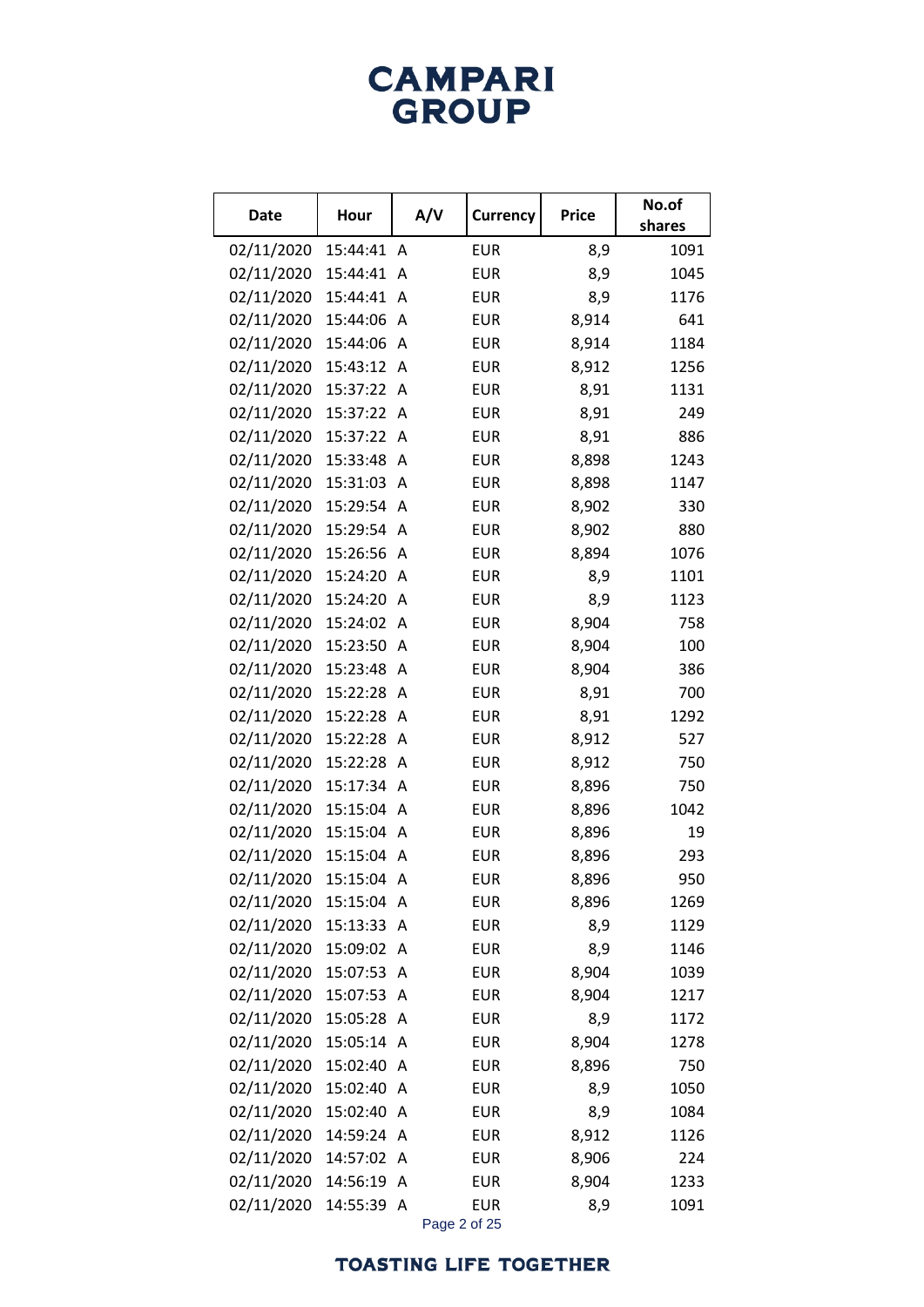| 02/11/2020 | 14:55:37   | Α | <b>EUR</b> | 8,902 | 1288 |
|------------|------------|---|------------|-------|------|
| 02/11/2020 | 14:50:05   | Α | <b>EUR</b> | 8,89  | 612  |
| 02/11/2020 | 14:50:05   | A | <b>EUR</b> | 8,89  | 475  |
| 02/11/2020 | 14:48:37   | A | <b>EUR</b> | 8,894 | 1197 |
| 02/11/2020 | 14:48:00   | A | <b>EUR</b> | 8,898 | 1288 |
| 02/11/2020 | 14:45:28   | Α | <b>EUR</b> | 8,894 | 1197 |
| 02/11/2020 | 14:44:23   | A | <b>EUR</b> | 8,88  | 1048 |
| 02/11/2020 | 14:40:53   | Α | <b>EUR</b> | 8,884 | 1136 |
| 02/11/2020 | 14:40:53   | Α | <b>EUR</b> | 8,884 | 1108 |
| 02/11/2020 | 14:40:53   | Α | <b>EUR</b> | 8,884 | 1200 |
| 02/11/2020 | 14:36:37   | A | <b>EUR</b> | 8,886 | 1246 |
| 02/11/2020 | 14:36:37   | A | <b>EUR</b> | 8,886 | 1380 |
| 02/11/2020 | 14:34:32   | A | <b>EUR</b> | 8,882 | 15   |
| 02/11/2020 | 14:33:01   | Α | <b>EUR</b> | 8,892 | 1281 |
| 02/11/2020 | 14:33:01   | A | <b>EUR</b> | 8,892 | 907  |
| 02/11/2020 | 14:33:01   | Α | <b>EUR</b> | 8,892 | 133  |
| 02/11/2020 | 14:31:50   | A | <b>EUR</b> | 8,896 | 700  |
| 02/11/2020 | 14:30:45   | Α | <b>EUR</b> | 8,9   | 492  |
| 02/11/2020 | 14:30:45   | A | <b>EUR</b> | 8,9   | 379  |
| 02/11/2020 | 14:30:45   | Α | <b>EUR</b> | 8,9   | 363  |
| 02/11/2020 | 14:28:16   | A | <b>EUR</b> | 8,896 | 1043 |
| 02/11/2020 | 14:25:11   | Α | <b>EUR</b> | 8,892 | 1166 |
| 02/11/2020 | 14:21:01   | A | <b>EUR</b> | 8,89  | 384  |
| 02/11/2020 | 14:21:01   | A | <b>EUR</b> | 8,888 | 700  |
| 02/11/2020 | 14:21:01   | A | <b>EUR</b> | 8,89  | 700  |
| 02/11/2020 | 14:21:01   | Α | <b>EUR</b> | 8,892 | 365  |
| 02/11/2020 | 14:21:01   | A | <b>EUR</b> | 8,892 | 514  |
| 02/11/2020 | 14:21:01   | Α | <b>EUR</b> | 8,892 | 603  |
| 02/11/2020 | 14:15:59   | A | <b>EUR</b> | 8,886 | 246  |
| 02/11/2020 | 14:15:59   | Α | <b>EUR</b> | 8,886 | 923  |
| 02/11/2020 | 14:15:59   | Α | <b>EUR</b> | 8,886 | 1077 |
| 02/11/2020 | 14:12:22   | Α | <b>EUR</b> | 8,902 | 1125 |
| 02/11/2020 | 14:12:08   | Α | <b>EUR</b> | 8,904 | 373  |
| 02/11/2020 | 14:10:36   | Α | <b>EUR</b> | 8,906 | 1171 |
| 02/11/2020 | 14:00:52   | Α | <b>EUR</b> | 8,906 | 1062 |
| 02/11/2020 | 14:00:52   | Α | EUR        | 8,906 | 1045 |
| 02/11/2020 | 13:57:31   | Α | <b>EUR</b> | 8,902 | 1221 |
| 02/11/2020 | 13:50:55   | Α | <b>EUR</b> | 8,904 | 1073 |
| 02/11/2020 | 13:47:46   | Α | <b>EUR</b> | 8,902 | 1080 |
| 02/11/2020 | 13:47:46   | A | EUR        | 8,902 | 106  |
| 02/11/2020 | 13:46:37   | Α | <b>EUR</b> | 8,906 | 314  |
| 02/11/2020 | 13:46:37   | Α | <b>EUR</b> | 8,906 | 809  |
| 02/11/2020 | 13:46:11 A |   | EUR        | 8,908 | 274  |

Page 3 of 25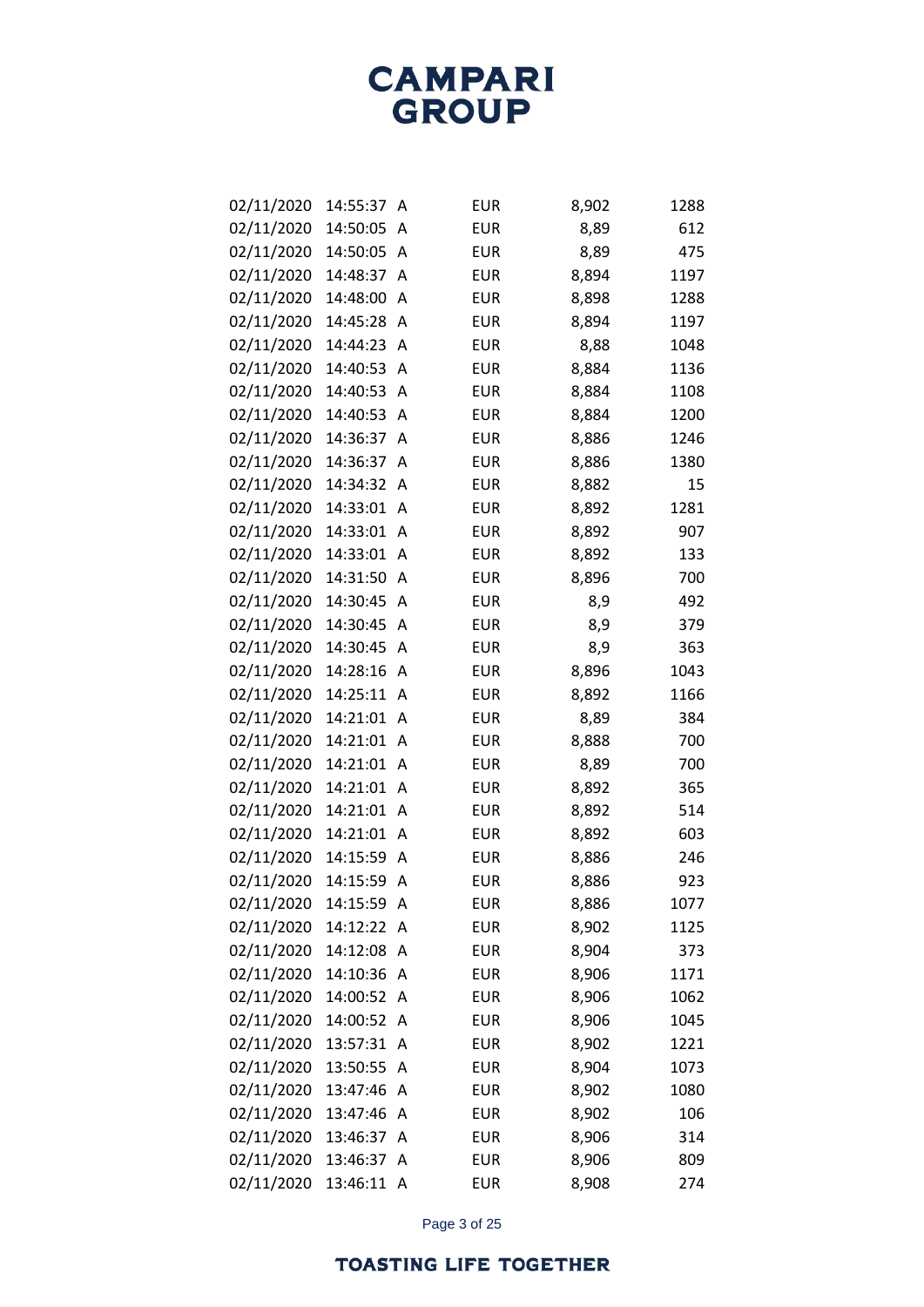| 02/11/2020 | 13:46:11   | Α | <b>EUR</b> | 8,908 | 287  |
|------------|------------|---|------------|-------|------|
| 02/11/2020 | 13:42:49   | Α | <b>EUR</b> | 8,9   | 224  |
| 02/11/2020 | 13:42:47   | Α | <b>EUR</b> | 8,9   | 253  |
| 02/11/2020 | 13:33:31   | Α | <b>EUR</b> | 8,89  | 1106 |
| 02/11/2020 | 13:33:11   | Α | <b>EUR</b> | 8,89  | 1066 |
| 02/11/2020 | 13:30:26   | Α | <b>EUR</b> | 8,892 | 1196 |
| 02/11/2020 | 13:20:22   | Α | <b>EUR</b> | 8,896 | 1257 |
| 02/11/2020 | 13:13:52   | Α | <b>EUR</b> | 8,9   | 365  |
| 02/11/2020 | 13:13:52   | Α | <b>EUR</b> | 8,898 | 850  |
| 02/11/2020 | 13:13:52   | Α | <b>EUR</b> | 8,896 | 569  |
| 02/11/2020 | 13:10:12   | Α | <b>EUR</b> | 8,896 | 1249 |
| 02/11/2020 | 13:06:14   | Α | <b>EUR</b> | 8,894 | 750  |
| 02/11/2020 | 13:02:11   | Α | <b>EUR</b> | 8,896 | 1120 |
| 02/11/2020 | 13:02:01   | Α | <b>EUR</b> | 8,898 | 725  |
| 02/11/2020 | 12:49:34   | Α | <b>EUR</b> | 8,904 | 1187 |
| 02/11/2020 | 12:49:02   | Α | <b>EUR</b> | 8,91  | 1054 |
| 02/11/2020 | 12:38:29   | A | <b>EUR</b> | 8,896 | 166  |
| 02/11/2020 | 12:38:29   | A | <b>EUR</b> | 8,896 | 950  |
| 02/11/2020 | 12:36:18   | Α | <b>EUR</b> | 8,9   | 258  |
| 02/11/2020 | 12:36:18   | Α | <b>EUR</b> | 8,9   | 833  |
| 02/11/2020 | 12:27:35   | Α | <b>EUR</b> | 8,9   | 1274 |
| 02/11/2020 | 12:18:39   | A | <b>EUR</b> | 8,9   | 1252 |
| 02/11/2020 | 12:18:39   | Α | <b>EUR</b> | 8,9   | 861  |
| 02/11/2020 | 12:18:39   | Α | <b>EUR</b> | 8,9   | 309  |
| 02/11/2020 | 12:09:27   | Α | <b>EUR</b> | 8,902 | 600  |
| 02/11/2020 | 12:09:23   | Α | <b>EUR</b> | 8,906 | 1093 |
| 02/11/2020 | 12:03:08   | Α | <b>EUR</b> | 8,902 | 850  |
| 02/11/2020 | 11:57:34   | Α | <b>EUR</b> | 8,902 | 579  |
| 02/11/2020 | 11:57:33   | Α | <b>EUR</b> | 8,902 | 261  |
| 02/11/2020 | 11:57:33   | Α | <b>EUR</b> | 8,902 | 259  |
| 02/11/2020 | 11:54:03   | A | <b>EUR</b> | 8,906 | 850  |
| 02/11/2020 | 11:48:41   | Α | <b>EUR</b> | 8,906 | 304  |
| 02/11/2020 | 11:48:41   | Α | <b>EUR</b> | 8,906 | 954  |
| 02/11/2020 | 11:43:09   | Α | <b>EUR</b> | 8,9   | 835  |
| 02/11/2020 | 11:43:09   | Α | <b>EUR</b> | 8,9   | 274  |
| 02/11/2020 | 11:39:50   | Α | <b>EUR</b> | 8,906 | 69   |
| 02/11/2020 | 11:39:50   | Α | <b>EUR</b> | 8,906 | 995  |
| 02/11/2020 | 11:32:40   | Α | <b>EUR</b> | 8,91  | 1061 |
| 02/11/2020 | 11:26:06   | Α | <b>EUR</b> | 8,918 | 547  |
| 02/11/2020 | 11:26:06   | Α | <b>EUR</b> | 8,918 | 564  |
| 02/11/2020 | 11:20:18   | Α | <b>EUR</b> | 8,916 | 1261 |
| 02/11/2020 | 11:17:07   | Α | <b>EUR</b> | 8,896 | 151  |
| 02/11/2020 | 11:17:07 A |   | EUR        | 8,896 | 900  |

Page 4 of 25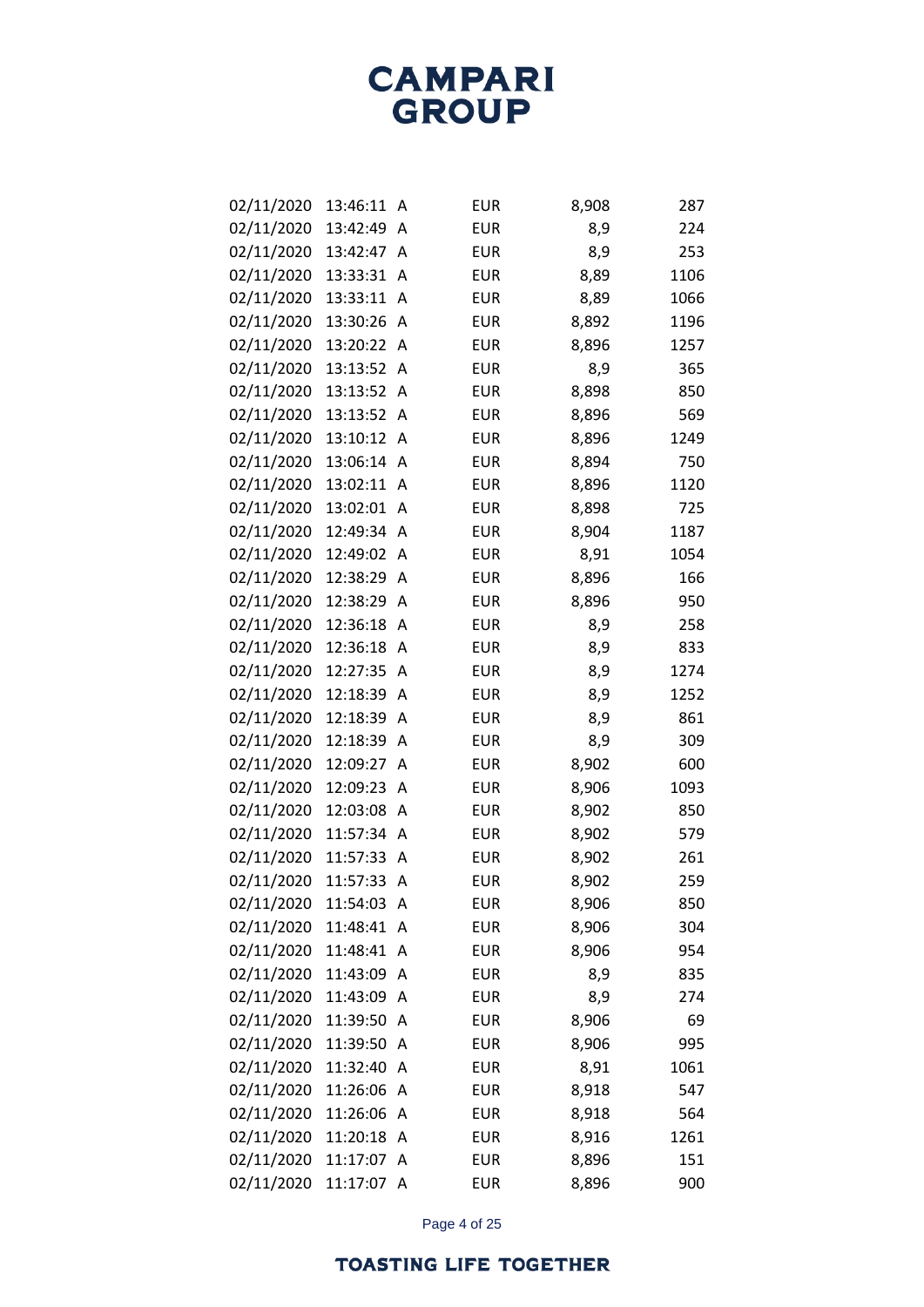| 02/11/2020 | 11:06:02 | Α | <b>EUR</b> | 8,91  | 1152 |
|------------|----------|---|------------|-------|------|
| 02/11/2020 | 10:56:11 | A | <b>EUR</b> | 8,936 | 358  |
| 02/11/2020 | 10:56:11 | A | <b>EUR</b> | 8,936 | 750  |
| 02/11/2020 | 10:56:11 | Α | <b>EUR</b> | 8,934 | 331  |
| 02/11/2020 | 10:56:11 | A | <b>EUR</b> | 8,934 | 779  |
| 02/11/2020 | 10:56:11 | Α | <b>EUR</b> | 8,936 | 1213 |
| 02/11/2020 | 10:42:07 | A | <b>EUR</b> | 8,922 | 1236 |
| 02/11/2020 | 10:38:58 | Α | <b>EUR</b> | 8,92  | 1136 |
| 02/11/2020 | 10:30:02 | Α | <b>EUR</b> | 8,914 | 1131 |
| 02/11/2020 | 10:26:25 | Α | <b>EUR</b> | 8,926 | 1200 |
| 02/11/2020 | 10:16:26 | A | <b>EUR</b> | 8,922 | 1128 |
| 02/11/2020 | 10:12:31 | Α | <b>EUR</b> | 8,932 | 1213 |
| 02/11/2020 | 10:03:25 | Α | <b>EUR</b> | 8,93  | 1049 |
| 02/11/2020 | 10:00:39 | Α | <b>EUR</b> | 8,944 | 1136 |
| 02/11/2020 | 10:00:16 | A | <b>EUR</b> | 8,946 | 110  |
| 02/11/2020 | 09:47:47 | Α | <b>EUR</b> | 8,926 | 1280 |
| 02/11/2020 | 09:36:53 | Α | <b>EUR</b> | 8,994 | 1195 |
| 02/11/2020 | 09:30:08 | Α | <b>EUR</b> | 9,006 | 162  |
| 02/11/2020 | 09:30:08 | Α | <b>EUR</b> | 9,006 | 368  |
| 02/11/2020 | 09:30:08 | Α | <b>EUR</b> | 9,006 | 700  |
| 02/11/2020 | 09:25:10 | A | <b>EUR</b> | 8,996 | 1215 |
| 02/11/2020 | 09:22:32 | Α | <b>EUR</b> | 8,994 | 750  |
| 02/11/2020 | 09:15:02 | Α | <b>EUR</b> | 8,984 | 400  |
| 02/11/2020 | 09:15:02 | Α | <b>EUR</b> | 8,984 | 800  |
| 02/11/2020 | 09:15:02 | Α | <b>EUR</b> | 8,984 | 1297 |
| 02/11/2020 | 09:08:34 | Α | <b>EUR</b> | 8,978 | 277  |
| 02/11/2020 | 09:08:34 | Α | <b>EUR</b> | 8,978 | 963  |
| 02/11/2020 | 09:01:20 | Α | <b>EUR</b> | 8,974 | 125  |
| 02/11/2020 | 09:01:20 | A | <b>EUR</b> | 8,974 | 400  |
| 02/11/2020 | 09:01:20 | A | <b>EUR</b> | 8,974 | 750  |
| 02/11/2020 | 09:01:20 | A | <b>EUR</b> | 8,972 | 1156 |
| 02/11/2020 | 08:58:57 | Α | <b>EUR</b> | 8,96  | 1171 |
| 02/11/2020 | 08:52:58 | Α | <b>EUR</b> | 8,964 | 700  |
| 02/11/2020 | 08:52:58 | Α | <b>EUR</b> | 8,964 | 417  |
| 02/11/2020 | 08:49:42 | Α | <b>EUR</b> | 8,95  | 1060 |
| 02/11/2020 | 08:48:17 | A | <b>EUR</b> | 8,944 | 1068 |
| 02/11/2020 | 08:42:23 | Α | <b>EUR</b> | 8,922 | 1067 |
| 02/11/2020 | 08:37:52 | Α | <b>EUR</b> | 8,92  | 321  |
| 02/11/2020 | 08:37:52 | Α | <b>EUR</b> | 8,918 | 850  |
| 02/11/2020 | 08:35:53 | Α | <b>EUR</b> | 8,926 | 1117 |
| 02/11/2020 | 08:35:53 | Α | <b>EUR</b> | 8,926 | 2    |
| 02/11/2020 | 08:34:21 | Α | <b>EUR</b> | 8,926 | 1106 |
| 02/11/2020 | 08:29:47 | A | <b>EUR</b> | 8,908 | 1000 |

Page 5 of 25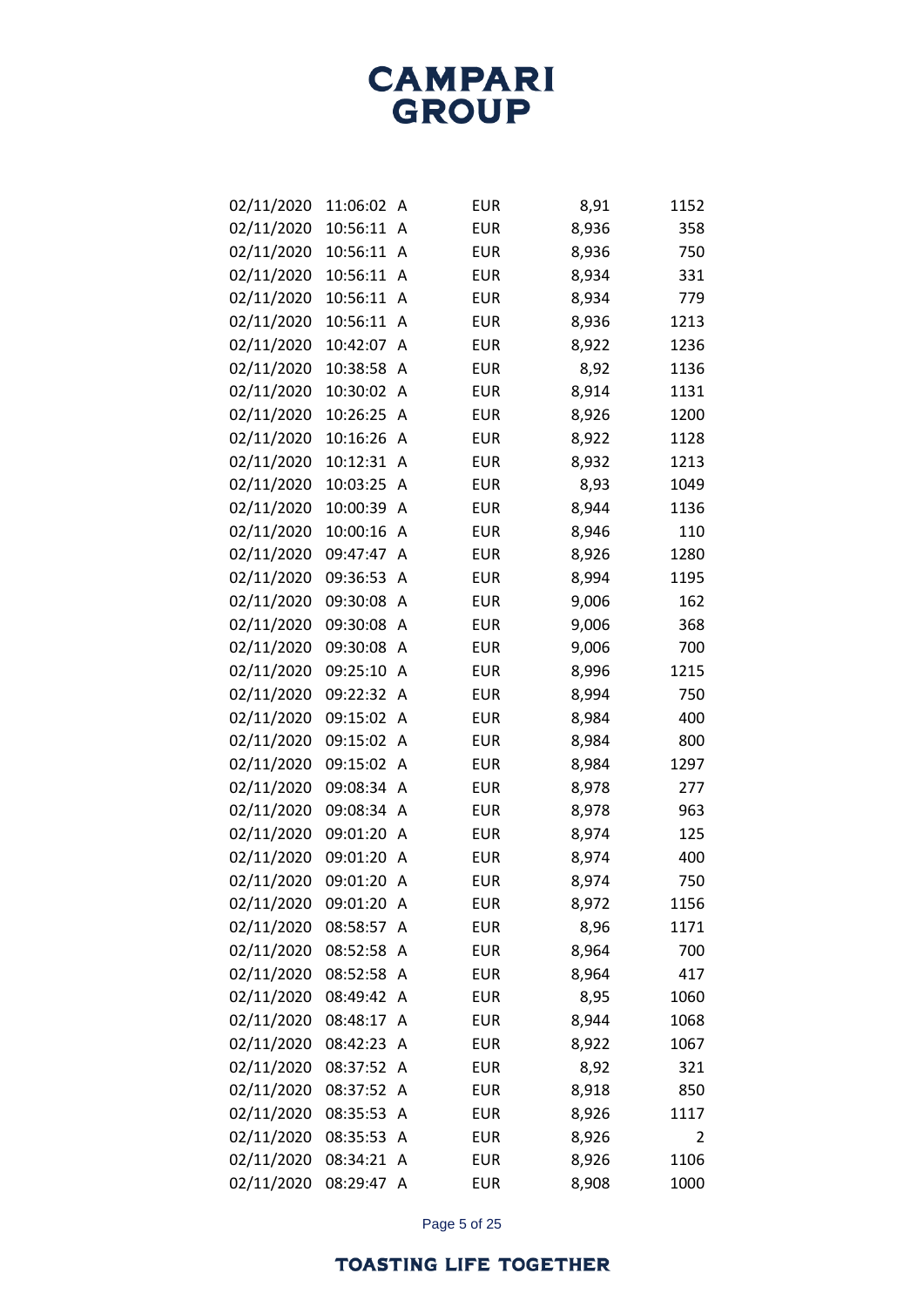| 02/11/2020 | 08:29:47   | Α | <b>EUR</b> | 8,908 | 258  |
|------------|------------|---|------------|-------|------|
| 02/11/2020 | 08:25:50   | Α | <b>EUR</b> | 8,906 | 1177 |
| 02/11/2020 | 08:21:49   | Α | <b>EUR</b> | 8,918 | 1243 |
| 02/11/2020 | 08:19:24   | Α | <b>EUR</b> | 8,93  | 542  |
| 02/11/2020 | 08:19:06   | Α | <b>EUR</b> | 8,93  | 700  |
| 02/11/2020 | 08:16:13   | A | <b>EUR</b> | 8,96  | 6    |
| 02/11/2020 | 08:16:13   | Α | <b>EUR</b> | 8,96  | 1077 |
| 02/11/2020 | 08:12:47   | A | <b>EUR</b> | 8,934 | 1287 |
| 02/11/2020 | 08:09:09   | Α | <b>EUR</b> | 8,96  | 1259 |
| 02/11/2020 | 08:09:09   | Α | <b>EUR</b> | 8,966 | 326  |
| 02/11/2020 | 08:09:09   | Α | <b>EUR</b> | 8,966 | 856  |
| 03/11/2020 | 16:16:02   | Α | <b>EUR</b> | 8,914 | 1272 |
| 03/11/2020 | 16:16:01   | Α | <b>EUR</b> | 8,916 | 1172 |
| 03/11/2020 | 16:11:29   | Α | <b>EUR</b> | 8,912 | 1195 |
| 03/11/2020 | 16:11:29   | Α | <b>EUR</b> | 8,912 | 1165 |
| 03/11/2020 | 16:11:18   | Α | <b>EUR</b> | 8,914 | 1282 |
| 03/11/2020 | 16:11:01   | A | <b>EUR</b> | 8,914 | 88   |
| 03/11/2020 | 16:11:01   | Α | <b>EUR</b> | 8,914 | 232  |
| 03/11/2020 | 16:11:01   | A | <b>EUR</b> | 8,914 | 745  |
| 03/11/2020 | 16:11:01   | Α | <b>EUR</b> | 8,914 | 84   |
| 03/11/2020 | 16:11:01   | A | <b>EUR</b> | 8,914 | 496  |
| 03/11/2020 | 16:11:00   | Α | <b>EUR</b> | 8,914 | 577  |
| 03/11/2020 | 16:11:00   | Α | <b>EUR</b> | 8,914 | 155  |
| 03/11/2020 | 16:11:00   | Α | <b>EUR</b> | 8,914 | 423  |
| 03/11/2020 | 16:11:00   | Α | <b>EUR</b> | 8,914 | 732  |
| 03/11/2020 | 16:11:00   | Α | <b>EUR</b> | 8,914 | 268  |
| 03/11/2020 | 16:11:00   | Α | <b>EUR</b> | 8,914 | 955  |
| 03/11/2020 | 16:11:00   | Α | <b>EUR</b> | 8,914 | 45   |
| 03/11/2020 | 16:11:00   | A | <b>EUR</b> | 8,914 | 676  |
| 03/11/2020 | 16:08:46   | Α | <b>EUR</b> | 8,92  | 1062 |
| 03/11/2020 | 16:06:10   | A | <b>EUR</b> | 8,924 | 1096 |
| 03/11/2020 | 16:04:20   | A | <b>EUR</b> | 8,922 | 1107 |
| 03/11/2020 | 16:01:01   | A | <b>EUR</b> | 8,924 | 684  |
| 03/11/2020 | 16:01:01   | A | <b>EUR</b> | 8,924 | 534  |
| 03/11/2020 | 16:00:52 A |   | <b>EUR</b> | 8,926 | 260  |
| 03/11/2020 | 16:00:52   | A | <b>EUR</b> | 8,926 | 1    |
| 03/11/2020 | 15:58:53   | A | <b>EUR</b> | 8,924 | 1277 |
| 03/11/2020 | 15:53:50   | A | <b>EUR</b> | 8,914 | 1064 |
| 03/11/2020 | 15:51:26   | A | <b>EUR</b> | 8,922 | 470  |
| 03/11/2020 | 15:51:26   | Α | <b>EUR</b> | 8,922 | 714  |
| 03/11/2020 | 15:50:56   | A | <b>EUR</b> | 8,924 | 524  |
| 03/11/2020 | 15:50:55   | A | <b>EUR</b> | 8,924 | 601  |
| 03/11/2020 | 15:45:28 A |   | <b>EUR</b> | 8,92  | 1080 |

Page 6 of 25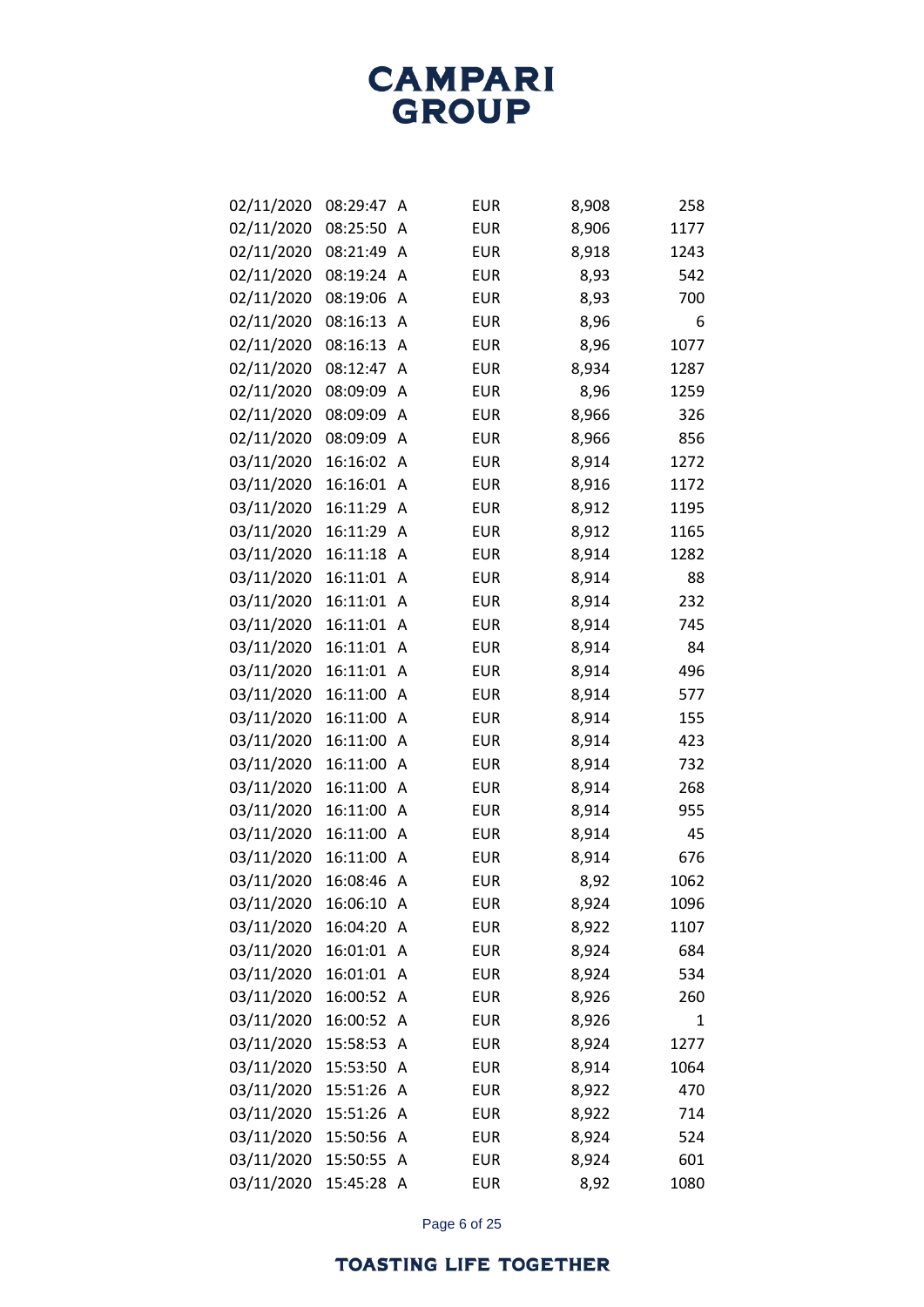| 03/11/2020 | 15:39:42 | Α | <b>EUR</b> | 8,91  | 60   |
|------------|----------|---|------------|-------|------|
| 03/11/2020 | 15:39:42 | Α | <b>EUR</b> | 8,91  | 1000 |
| 03/11/2020 | 15:39:42 | A | <b>EUR</b> | 8,91  | 200  |
| 03/11/2020 | 15:38:18 | Α | <b>EUR</b> | 8,912 | 431  |
| 03/11/2020 | 15:38:15 | A | <b>EUR</b> | 8,912 | 692  |
| 03/11/2020 | 15:38:07 | A | <b>EUR</b> | 8,914 | 961  |
| 03/11/2020 | 15:38:06 | Α | <b>EUR</b> | 8,914 | 223  |
| 03/11/2020 | 15:38:06 | Α | <b>EUR</b> | 8,914 | 959  |
| 03/11/2020 | 15:37:56 | Α | <b>EUR</b> | 8,914 | 307  |
| 03/11/2020 | 15:37:47 | Α | <b>EUR</b> | 8,928 | 1140 |
| 03/11/2020 | 15:35:53 | A | <b>EUR</b> | 8,924 | 800  |
| 03/11/2020 | 15:33:19 | Α | <b>EUR</b> | 8,924 | 1023 |
| 03/11/2020 | 15:33:19 | A | <b>EUR</b> | 8,924 | 35   |
| 03/11/2020 | 15:28:31 | Α | <b>EUR</b> | 8,914 | 1104 |
| 03/11/2020 | 15:28:31 | A | <b>EUR</b> | 8,914 | 30   |
| 03/11/2020 | 15:28:31 | Α | <b>EUR</b> | 8,914 | 1057 |
| 03/11/2020 | 15:28:31 | Α | <b>EUR</b> | 8,914 | 1197 |
| 03/11/2020 | 15:28:31 | Α | <b>EUR</b> | 8,914 | 1052 |
| 03/11/2020 | 15:28:05 | A | <b>EUR</b> | 8,916 | 1115 |
| 03/11/2020 | 15:25:15 | Α | <b>EUR</b> | 8,93  | 153  |
| 03/11/2020 | 15:25:15 | A | <b>EUR</b> | 8,93  | 964  |
| 03/11/2020 | 15:21:32 | Α | <b>EUR</b> | 8,926 | 346  |
| 03/11/2020 | 15:21:32 | A | <b>EUR</b> | 8,926 | 752  |
| 03/11/2020 | 15:15:50 | Α | <b>EUR</b> | 8,926 | 1131 |
| 03/11/2020 | 15:12:38 | A | <b>EUR</b> | 8,926 | 530  |
| 03/11/2020 | 15:12:38 | Α | <b>EUR</b> | 8,926 | 477  |
| 03/11/2020 | 15:12:38 | A | <b>EUR</b> | 8,926 | 262  |
| 03/11/2020 | 15:10:11 | Α | <b>EUR</b> | 8,92  | 1091 |
| 03/11/2020 | 15:06:05 | A | <b>EUR</b> | 8,91  | 1227 |
| 03/11/2020 | 15:05:28 | Α | <b>EUR</b> | 8,91  | 1048 |
| 03/11/2020 | 15:05:13 | A | <b>EUR</b> | 8,91  | 54   |
| 03/11/2020 | 15:05:13 | Α | <b>EUR</b> | 8,91  | 166  |
| 03/11/2020 | 15:05:09 | A | <b>EUR</b> | 8,914 | 822  |
| 03/11/2020 | 15:05:09 | Α | <b>EUR</b> | 8,914 | 1200 |
| 03/11/2020 | 15:05:09 | A | <b>EUR</b> | 8,914 | 537  |
| 03/11/2020 | 15:05:09 | Α | <b>EUR</b> | 8,914 | 1275 |
| 03/11/2020 | 15:05:09 | Α | <b>EUR</b> | 8,914 | 609  |
| 03/11/2020 | 15:03:48 | Α | <b>EUR</b> | 8,93  | 1232 |
| 03/11/2020 | 15:02:19 | Α | <b>EUR</b> | 8,934 | 1264 |
| 03/11/2020 | 15:01:00 | Α | <b>EUR</b> | 8,914 | 1296 |
| 03/11/2020 | 15:01:00 | A | <b>EUR</b> | 8,914 | 1125 |
| 03/11/2020 | 15:01:00 | A | <b>EUR</b> | 8,914 | 958  |
| 03/11/2020 | 15:00:55 | A | <b>EUR</b> | 8,914 | 300  |

Page 7 of 25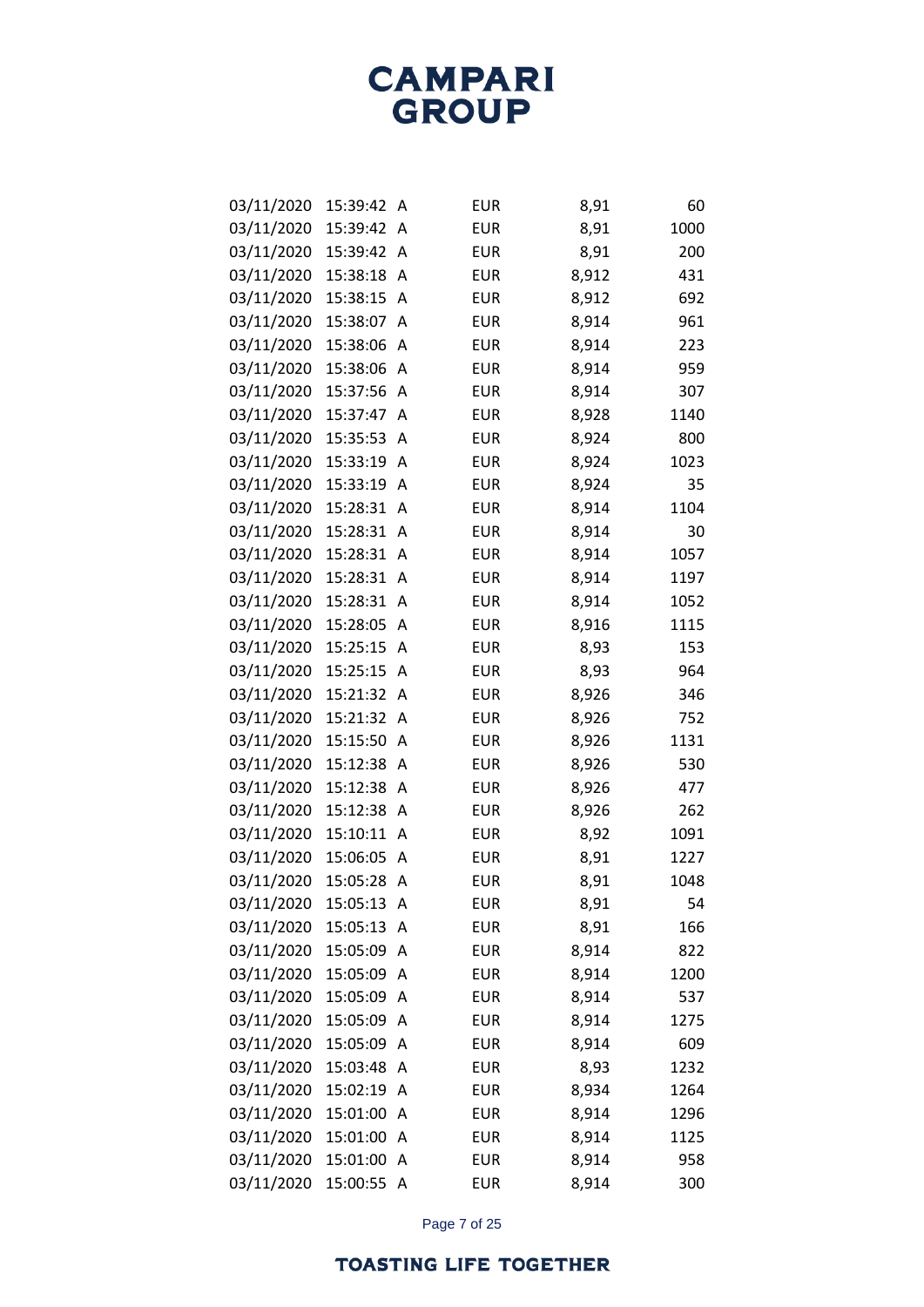| 03/11/2020 | 15:00:32   | Α | <b>EUR</b> | 8,924 | 1166 |
|------------|------------|---|------------|-------|------|
| 03/11/2020 | 15:00:15   | A | <b>EUR</b> | 8,934 | 1095 |
| 03/11/2020 | 14:57:08   | A | <b>EUR</b> | 8,924 | 1059 |
| 03/11/2020 | 14:54:10   | A | <b>EUR</b> | 8,912 | 38   |
| 03/11/2020 | 14:54:10   | A | <b>EUR</b> | 8,912 | 1000 |
| 03/11/2020 | 14:54:06   | A | <b>EUR</b> | 8,914 | 520  |
| 03/11/2020 | 14:54:06   | A | <b>EUR</b> | 8,914 | 692  |
| 03/11/2020 | 14:54:06   | Α | <b>EUR</b> | 8,914 | 1180 |
| 03/11/2020 | 14:53:49   | A | <b>EUR</b> | 8,914 | 1080 |
| 03/11/2020 | 14:53:49   | A | <b>EUR</b> | 8,914 | 1139 |
| 03/11/2020 | 14:53:49   | A | <b>EUR</b> | 8,914 | 525  |
| 03/11/2020 | 14:53:49   | Α | <b>EUR</b> | 8,914 | 641  |
| 03/11/2020 | 14:53:49   | A | <b>EUR</b> | 8,914 | 346  |
| 03/11/2020 | 14:53:49   | A | <b>EUR</b> | 8,914 | 633  |
| 03/11/2020 | 14:53:49   | A | <b>EUR</b> | 8,914 | 1157 |
| 03/11/2020 | 14:53:49   | Α | <b>EUR</b> | 8,914 | 267  |
| 03/11/2020 | 14:53:49   | A | <b>EUR</b> | 8,914 | 843  |
| 03/11/2020 | 14:53:39   | A | <b>EUR</b> | 8,914 | 112  |
| 03/11/2020 | 14:53:39   | A | <b>EUR</b> | 8,914 | 1201 |
| 03/11/2020 | 14:53:39   | Α | <b>EUR</b> | 8,914 | 531  |
| 03/11/2020 | 14:52:53   | A | <b>EUR</b> | 8,918 | 1537 |
| 03/11/2020 | 14:52:17   | A | <b>EUR</b> | 8,928 | 1152 |
| 03/11/2020 | 14:52:17   | A | <b>EUR</b> | 8,928 | 747  |
| 03/11/2020 | 14:51:33   | Α | <b>EUR</b> | 8,928 | 292  |
| 03/11/2020 | 14:51:14   | A | <b>EUR</b> | 8,928 | 1387 |
| 03/11/2020 | 14:49:16   | A | <b>EUR</b> | 8,914 | 630  |
| 03/11/2020 | 14:49:16   | A | <b>EUR</b> | 8,92  | 1230 |
| 03/11/2020 | 14:47:36   | Α | <b>EUR</b> | 8,918 | 367  |
| 03/11/2020 | 14:47:36   | A | <b>EUR</b> | 8,918 | 859  |
| 03/11/2020 | 14:47:36   | A | <b>EUR</b> | 8,92  | 1063 |
| 03/11/2020 | 14:39:56   | A | <b>EUR</b> | 8,914 | 1125 |
| 03/11/2020 | 14:39:56   | Α | <b>EUR</b> | 8,914 | 1224 |
| 03/11/2020 | 14:35:42   | Α | <b>EUR</b> | 8,904 | 1218 |
| 03/11/2020 | 14:34:04   | A | <b>EUR</b> | 8,912 | 125  |
| 03/11/2020 | 14:33:33   | A | <b>EUR</b> | 8,912 | 1009 |
| 03/11/2020 | 14:33:33   | A | <b>EUR</b> | 8,912 | 1088 |
| 03/11/2020 | 14:32:03   | A | <b>EUR</b> | 8,914 | 1186 |
| 03/11/2020 | 14:30:03   | Α | <b>EUR</b> | 8,916 | 1091 |
| 03/11/2020 | 14:26:21   | A | <b>EUR</b> | 8,914 | 1164 |
| 03/11/2020 | 14:26:21   | A | <b>EUR</b> | 8,916 | 1253 |
| 03/11/2020 | 14:24:49   | A | <b>EUR</b> | 8,908 | 1153 |
| 03/11/2020 | 14:13:31   | Α | <b>EUR</b> | 8,908 | 1036 |
| 03/11/2020 | 14:13:31 A |   | <b>EUR</b> | 8,908 | 18   |

Page 8 of 25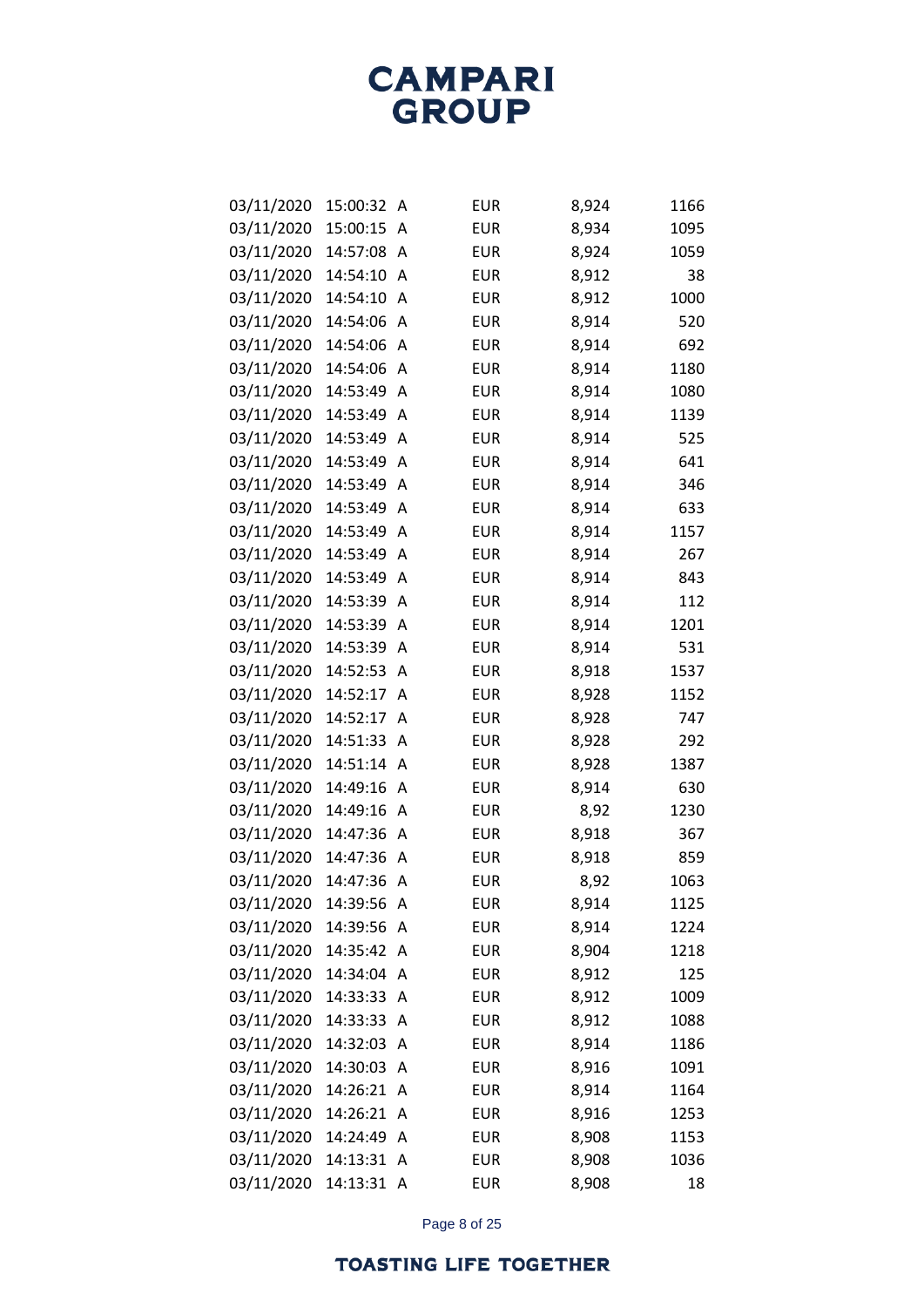| 03/11/2020 | 14:13:31   | A | <b>EUR</b> | 8,908 | 1145 |
|------------|------------|---|------------|-------|------|
| 03/11/2020 | 14:03:23   | Α | <b>EUR</b> | 8,918 | 284  |
| 03/11/2020 | 14:03:23   | A | <b>EUR</b> | 8,918 | 1000 |
| 03/11/2020 | 13:59:08   | Α | <b>EUR</b> | 8,914 | 179  |
| 03/11/2020 | 13:59:06   | A | <b>EUR</b> | 8,914 | 890  |
| 03/11/2020 | 13:58:50   | Α | <b>EUR</b> | 8,93  | 1233 |
| 03/11/2020 | 13:51:48   | A | <b>EUR</b> | 8,92  | 1085 |
| 03/11/2020 | 13:44:41   | A | <b>EUR</b> | 8,924 | 1099 |
| 03/11/2020 | 13:44:41   | A | <b>EUR</b> | 8,924 | 99   |
| 03/11/2020 | 13:35:11   | A | <b>EUR</b> | 8,908 | 682  |
| 03/11/2020 | 13:35:11   | Α | <b>EUR</b> | 8,908 | 569  |
| 03/11/2020 | 13:31:18   | Α | <b>EUR</b> | 8,912 | 1240 |
| 03/11/2020 | 13:20:55   | Α | <b>EUR</b> | 8,908 | 1043 |
| 03/11/2020 | 13:20:03   | A | <b>EUR</b> | 8,914 | 900  |
| 03/11/2020 | 13:06:48   | A | <b>EUR</b> | 8,9   | 1111 |
| 03/11/2020 | 12:54:01   | A | <b>EUR</b> | 8,918 | 693  |
| 03/11/2020 | 12:53:54   | A | <b>EUR</b> | 8,918 | 404  |
| 03/11/2020 | 12:41:07   | A | <b>EUR</b> | 8,922 | 1229 |
| 03/11/2020 | 12:35:01   | A | <b>EUR</b> | 8,934 | 530  |
| 03/11/2020 | 12:35:01   | Α | <b>EUR</b> | 8,934 | 356  |
| 03/11/2020 | 12:35:01   | Α | <b>EUR</b> | 8,934 | 257  |
| 03/11/2020 | 12:22:52   | A | <b>EUR</b> | 8,93  | 950  |
| 03/11/2020 | 12:12:48   | A | <b>EUR</b> | 8,93  | 1158 |
| 03/11/2020 | 12:12:48   | Α | <b>EUR</b> | 8,93  | 102  |
| 03/11/2020 | 12:07:34   | A | <b>EUR</b> | 8,928 | 467  |
| 03/11/2020 | 12:02:13   | A | <b>EUR</b> | 8,928 | 466  |
| 03/11/2020 | 12:02:13   | A | <b>EUR</b> | 8,928 | 297  |
| 03/11/2020 | 11:55:11   | Α | <b>EUR</b> | 8,934 | 898  |
| 03/11/2020 | 11:55:11   | A | <b>EUR</b> | 8,934 | 289  |
| 03/11/2020 | 11:47:50   | Α | <b>EUR</b> | 8,928 | 1155 |
| 03/11/2020 | 11:35:38 A |   | <b>EUR</b> | 8,914 | 716  |
| 03/11/2020 | 11:35:38   | Α | <b>EUR</b> | 8,914 | 406  |
| 03/11/2020 | 11:21:35   | Α | EUR        | 8,91  | 1163 |
| 03/11/2020 | 11:11:47   | Α | EUR        | 8,92  | 1192 |
| 03/11/2020 | 11:02:50   | A | EUR        | 8,924 | 1264 |
| 03/11/2020 | 10:58:50   | Α | EUR        | 8,918 | 793  |
| 03/11/2020 | 10:58:50   | Α | <b>EUR</b> | 8,918 | 129  |
| 03/11/2020 | 10:58:49   | Α | EUR        | 8,918 | 133  |
| 03/11/2020 | 10:54:28   | A | EUR        | 8,924 | 1207 |
| 03/11/2020 | 10:52:21   | A | EUR        | 8,92  | 551  |
| 03/11/2020 | 10:52:04   | A | <b>EUR</b> | 8,92  | 280  |
| 03/11/2020 | 10:51:18   | Α | <b>EUR</b> | 8,92  | 428  |
| 03/11/2020 | 10:45:47 A |   | EUR        | 8,93  | 1268 |

Page 9 of 25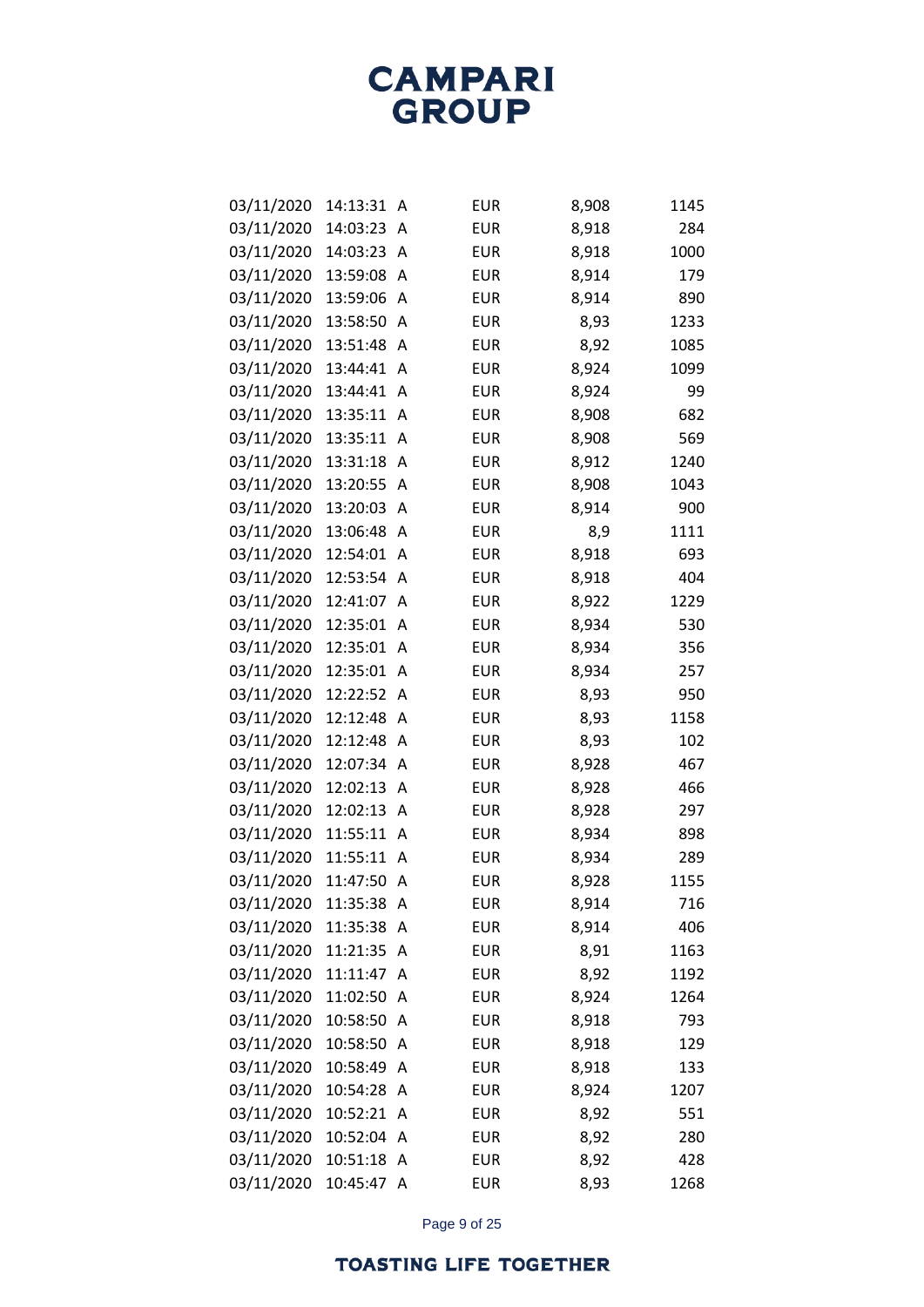| 03/11/2020 | 10:45:34 | Α | <b>EUR</b> | 8,93  | 7    |
|------------|----------|---|------------|-------|------|
| 03/11/2020 | 10:41:09 | Α | <b>EUR</b> | 8,922 | 1285 |
| 03/11/2020 | 10:35:35 | A | <b>EUR</b> | 8,932 | 1237 |
| 03/11/2020 | 10:32:23 | Α | <b>EUR</b> | 8,94  | 1240 |
| 03/11/2020 | 10:30:56 | Α | <b>EUR</b> | 8,942 | 714  |
| 03/11/2020 | 10:30:56 | Α | <b>EUR</b> | 8,94  | 440  |
| 03/11/2020 | 10:30:56 | Α | <b>EUR</b> | 8,952 | 1185 |
| 03/11/2020 | 10:23:59 | Α | <b>EUR</b> | 8,916 | 1050 |
| 03/11/2020 | 10:21:34 | Α | <b>EUR</b> | 8,922 | 1133 |
| 03/11/2020 | 10:20:23 | Α | <b>EUR</b> | 8,936 | 654  |
| 03/11/2020 | 10:20:23 | Α | <b>EUR</b> | 8,936 | 198  |
| 03/11/2020 | 10:20:19 | Α | <b>EUR</b> | 8,936 | 228  |
| 03/11/2020 | 10:16:26 | A | <b>EUR</b> | 8,938 | 459  |
| 03/11/2020 | 10:16:26 | Α | <b>EUR</b> | 8,938 | 715  |
| 03/11/2020 | 10:13:46 | Α | <b>EUR</b> | 8,948 | 828  |
| 03/11/2020 | 10:13:46 | Α | <b>EUR</b> | 8,948 | 297  |
| 03/11/2020 | 10:09:26 | Α | <b>EUR</b> | 8,95  | 1218 |
| 03/11/2020 | 10:09:17 | Α | <b>EUR</b> | 8,958 | 800  |
| 03/11/2020 | 10:09:17 | Α | <b>EUR</b> | 8,96  | 930  |
| 03/11/2020 | 10:09:17 | Α | <b>EUR</b> | 8,96  | 329  |
| 03/11/2020 | 10:07:44 | A | <b>EUR</b> | 8,956 | 29   |
| 03/11/2020 | 10:07:44 | Α | <b>EUR</b> | 8,956 | 209  |
| 03/11/2020 | 10:04:00 | Α | <b>EUR</b> | 8,94  | 139  |
| 03/11/2020 | 10:00:17 | Α | <b>EUR</b> | 8,944 | 1207 |
| 03/11/2020 | 09:56:21 | Α | <b>EUR</b> | 8,938 | 1123 |
| 03/11/2020 | 09:51:03 | Α | <b>EUR</b> | 8,928 | 1162 |
| 03/11/2020 | 09:49:19 | Α | <b>EUR</b> | 8,934 | 311  |
| 03/11/2020 | 09:49:19 | Α | <b>EUR</b> | 8,934 | 850  |
| 03/11/2020 | 09:49:19 | A | <b>EUR</b> | 8,934 | 1131 |
| 03/11/2020 | 09:44:35 | Α | <b>EUR</b> | 8,92  | 1110 |
| 03/11/2020 | 09:39:00 | Α | <b>EUR</b> | 8,91  | 1069 |
| 03/11/2020 | 09:37:31 | Α | <b>EUR</b> | 8,906 | 991  |
| 03/11/2020 | 09:37:31 | Α | <b>EUR</b> | 8,906 | 250  |
| 03/11/2020 | 09:34:45 | Α | <b>EUR</b> | 8,9   | 505  |
| 03/11/2020 | 09:34:45 | Α | <b>EUR</b> | 8,9   | 606  |
| 03/11/2020 | 09:31:54 | Α | <b>EUR</b> | 8,896 | 1048 |
| 03/11/2020 | 09:29:54 | Α | <b>EUR</b> | 8,9   | 1091 |
| 03/11/2020 | 09:26:12 | Α | <b>EUR</b> | 8,886 | 750  |
| 03/11/2020 | 09:21:43 | Α | <b>EUR</b> | 8,896 | 1099 |
| 03/11/2020 | 09:18:36 | Α | <b>EUR</b> | 8,908 | 1256 |
| 03/11/2020 | 09:16:05 | Α | <b>EUR</b> | 8,912 | 1087 |
| 03/11/2020 | 09:15:58 | Α | <b>EUR</b> | 8,914 | 1181 |
| 03/11/2020 | 09:11:23 | A | <b>EUR</b> | 8,896 | 253  |

Page 10 of 25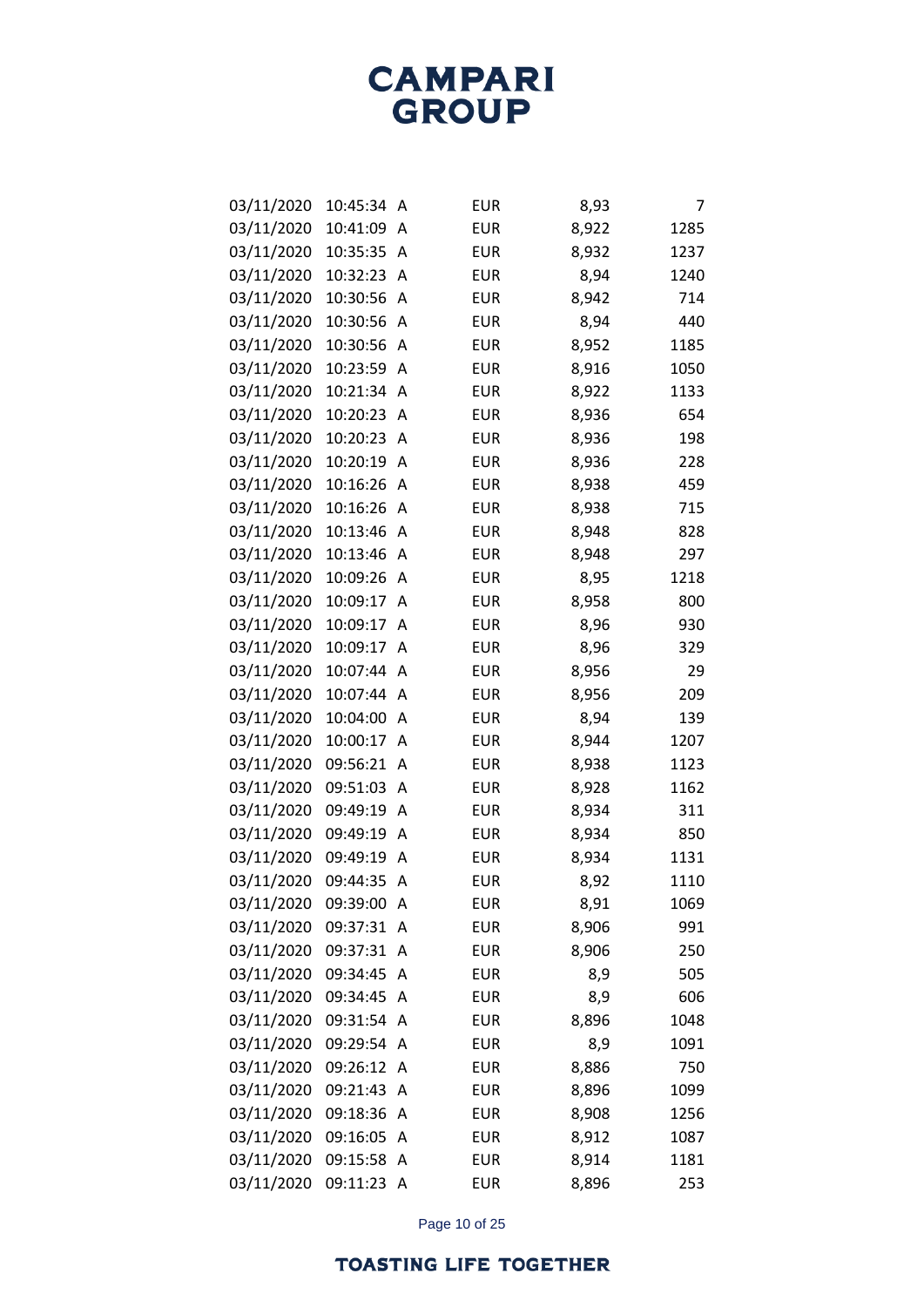| 03/11/2020 | 09:10:14 | Α | <b>EUR</b> | 8,896 | 127  |
|------------|----------|---|------------|-------|------|
| 03/11/2020 | 09:10:14 | Α | <b>EUR</b> | 8,896 | 1000 |
| 03/11/2020 | 09:09:37 | A | <b>EUR</b> | 8,896 | 85   |
| 03/11/2020 | 09:09:00 | Α | <b>EUR</b> | 8,898 | 1113 |
| 03/11/2020 | 09:05:33 | A | <b>EUR</b> | 8,888 | 1109 |
| 03/11/2020 | 09:00:44 | Α | <b>EUR</b> | 8,89  | 389  |
| 03/11/2020 | 09:00:12 | A | <b>EUR</b> | 8,89  | 871  |
| 03/11/2020 | 08:58:53 | Α | <b>EUR</b> | 8,904 | 118  |
| 03/11/2020 | 08:58:53 | A | <b>EUR</b> | 8,904 | 908  |
| 03/11/2020 | 08:58:53 | A | <b>EUR</b> | 8,904 | 51   |
| 03/11/2020 | 08:57:13 | A | <b>EUR</b> | 8,9   | 895  |
| 03/11/2020 | 08:55:36 | Α | <b>EUR</b> | 8,884 | 1098 |
| 03/11/2020 | 08:54:01 | A | <b>EUR</b> | 8,886 | 1215 |
| 03/11/2020 | 08:52:00 | Α | <b>EUR</b> | 8,876 | 1179 |
| 03/11/2020 | 08:50:54 | Α | <b>EUR</b> | 8,886 | 200  |
| 03/11/2020 | 08:50:54 | Α | <b>EUR</b> | 8,886 | 959  |
| 03/11/2020 | 08:47:44 | A | <b>EUR</b> | 8,876 | 1106 |
| 03/11/2020 | 08:44:34 | Α | <b>EUR</b> | 8,878 | 963  |
| 03/11/2020 | 08:44:34 | A | <b>EUR</b> | 8,878 | 314  |
| 03/11/2020 | 08:43:13 | Α | <b>EUR</b> | 8,884 | 1139 |
| 03/11/2020 | 08:40:39 | A | <b>EUR</b> | 8,878 | 1163 |
| 03/11/2020 | 08:39:26 | Α | <b>EUR</b> | 8,886 | 1264 |
| 03/11/2020 | 08:36:05 | A | <b>EUR</b> | 8,882 | 1245 |
| 03/11/2020 | 08:34:51 | Α | <b>EUR</b> | 8,886 | 1043 |
| 03/11/2020 | 08:32:14 | A | <b>EUR</b> | 8,884 | 403  |
| 03/11/2020 | 08:32:14 | Α | <b>EUR</b> | 8,884 | 762  |
| 03/11/2020 | 08:28:26 | Α | <b>EUR</b> | 8,888 | 403  |
| 03/11/2020 | 08:28:26 | Α | <b>EUR</b> | 8,888 | 700  |
| 03/11/2020 | 08:28:26 | A | <b>EUR</b> | 8,886 | 599  |
| 03/11/2020 | 08:28:26 | Α | <b>EUR</b> | 8,886 | 454  |
| 03/11/2020 | 08:25:12 | Α | <b>EUR</b> | 8,864 | 720  |
| 03/11/2020 | 08:24:07 | A | <b>EUR</b> | 8,864 | 548  |
| 03/11/2020 | 08:24:02 | A | <b>EUR</b> | 8,87  | 1245 |
| 03/11/2020 | 08:21:44 | Α | <b>EUR</b> | 8,876 | 267  |
| 03/11/2020 | 08:21:44 | A | <b>EUR</b> | 8,876 | 999  |
| 03/11/2020 | 08:20:11 | A | <b>EUR</b> | 8,864 | 318  |
| 03/11/2020 | 08:20:11 | A | <b>EUR</b> | 8,864 | 742  |
| 03/11/2020 | 08:20:08 | A | <b>EUR</b> | 8,866 | 1176 |
| 03/11/2020 | 08:19:42 | Α | <b>EUR</b> | 8,866 | 1123 |
| 03/11/2020 | 08:15:17 | A | <b>EUR</b> | 8,844 | 469  |
| 03/11/2020 | 08:15:17 | A | <b>EUR</b> | 8,844 | 758  |
| 03/11/2020 | 08:12:43 | A | <b>EUR</b> | 8,864 | 316  |
| 03/11/2020 | 08:12:43 | A | <b>EUR</b> | 8,864 | 977  |

Page 11 of 25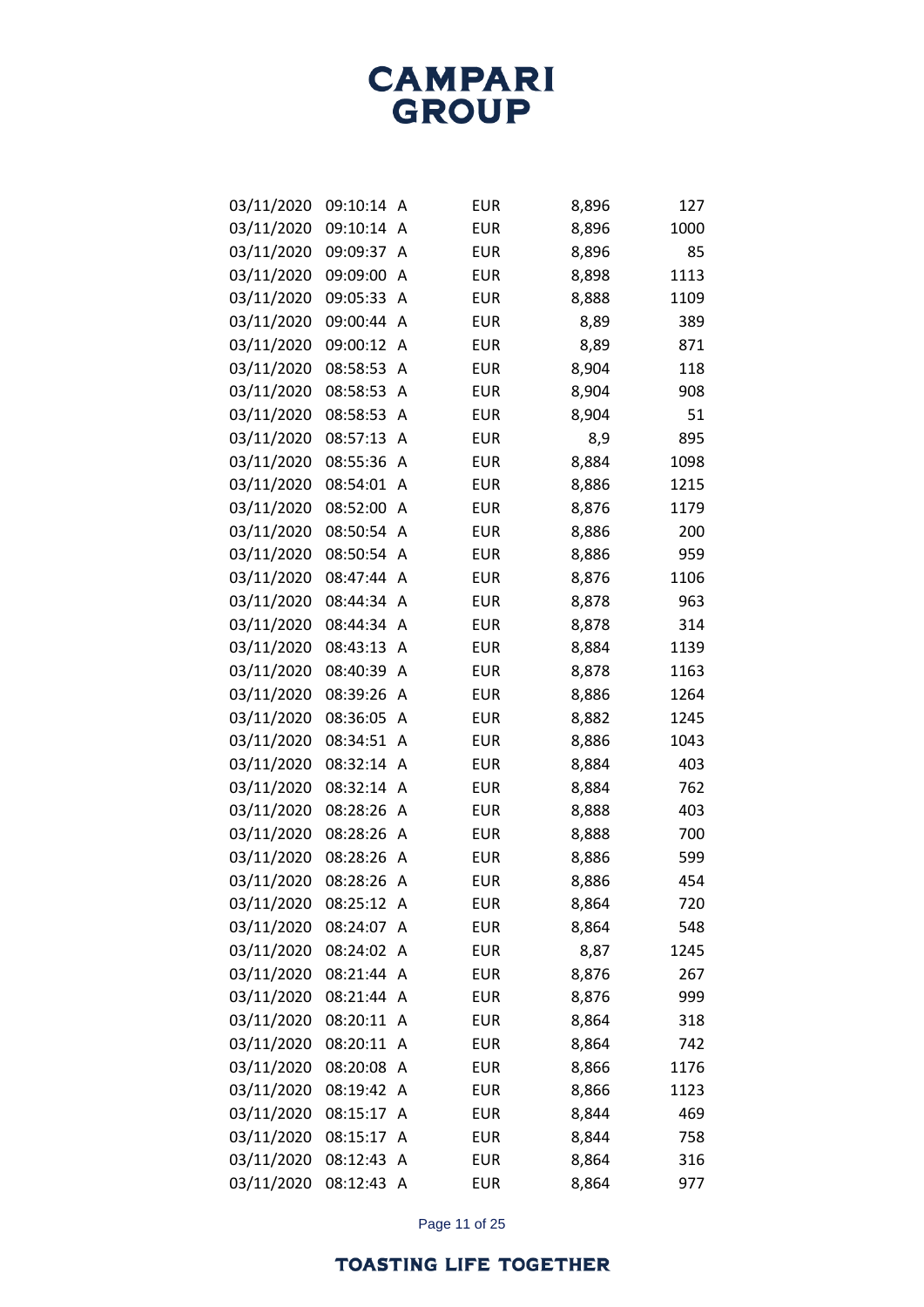| 03/11/2020 | 08:12:00 | Α | <b>EUR</b> | 8,87  | 774  |
|------------|----------|---|------------|-------|------|
| 03/11/2020 | 08:12:00 | Α | <b>EUR</b> | 8,87  | 288  |
| 03/11/2020 | 08:11:55 | Α | <b>EUR</b> | 8,872 | 1186 |
| 03/11/2020 | 08:09:52 | Α | <b>EUR</b> | 8,86  | 1197 |
| 03/11/2020 | 08:08:38 | Α | <b>EUR</b> | 8,844 | 1246 |
| 03/11/2020 | 08:08:30 | Α | <b>EUR</b> | 8,866 | 1281 |
| 03/11/2020 | 08:08:09 | Α | <b>EUR</b> | 8,87  | 1170 |
| 03/11/2020 | 08:04:14 | Α | <b>EUR</b> | 8,832 | 1156 |
| 04/11/2020 | 16:29:13 | Α | <b>EUR</b> | 9,092 | 4    |
| 04/11/2020 | 16:28:50 | Α | <b>EUR</b> | 9,092 | 565  |
| 04/11/2020 | 16:28:38 | Α | <b>EUR</b> | 9,09  | 412  |
| 04/11/2020 | 16:27:54 | Α | <b>EUR</b> | 9,084 | 614  |
| 04/11/2020 | 16:27:54 | A | <b>EUR</b> | 9,084 | 29   |
| 04/11/2020 | 16:26:41 | Α | <b>EUR</b> | 9,086 | 667  |
| 04/11/2020 | 16:26:06 | Α | <b>EUR</b> | 9,092 | 709  |
| 04/11/2020 | 16:25:03 | Α | <b>EUR</b> | 9,074 | 1040 |
| 04/11/2020 | 16:23:42 | Α | <b>EUR</b> | 9,07  | 1175 |
| 04/11/2020 | 16:21:29 | Α | <b>EUR</b> | 9,05  | 1077 |
| 04/11/2020 | 16:19:24 | Α | <b>EUR</b> | 9,05  | 900  |
| 04/11/2020 | 16:17:51 | Α | <b>EUR</b> | 9,058 | 1078 |
| 04/11/2020 | 16:15:54 | Α | <b>EUR</b> | 9,064 | 1044 |
| 04/11/2020 | 16:11:55 | Α | <b>EUR</b> | 9,068 | 1276 |
| 04/11/2020 | 16:10:04 | Α | <b>EUR</b> | 9,07  | 750  |
| 04/11/2020 | 16:07:06 | Α | <b>EUR</b> | 9,08  | 522  |
| 04/11/2020 | 16:07:06 | A | <b>EUR</b> | 9,08  | 744  |
| 04/11/2020 | 16:05:23 | Α | <b>EUR</b> | 9,082 | 750  |
| 04/11/2020 | 16:03:33 | Α | <b>EUR</b> | 9,088 | 1219 |
| 04/11/2020 | 16:01:41 | Α | <b>EUR</b> | 9,088 | 896  |
| 04/11/2020 | 16:01:41 | Α | <b>EUR</b> | 9,088 | 375  |
| 04/11/2020 | 15:13:00 | Α | <b>EUR</b> | 9,074 | 570  |
| 04/11/2020 | 15:13:00 | A | <b>EUR</b> | 9,074 | 490  |
| 04/11/2020 | 15:08:19 | Α | <b>EUR</b> | 9,054 | 1137 |
| 04/11/2020 | 15:06:17 | A | <b>EUR</b> | 9,072 | 714  |
| 04/11/2020 | 15:06:17 | Α | <b>EUR</b> | 9,072 | 410  |
| 04/11/2020 | 15:00:23 | A | <b>EUR</b> | 9,064 | 1219 |
| 04/11/2020 | 15:00:23 | Α | <b>EUR</b> | 9,062 | 1114 |
| 04/11/2020 | 14:59:16 | A | <b>EUR</b> | 9,058 | 750  |
| 04/11/2020 | 14:55:54 | Α | <b>EUR</b> | 9,024 | 100  |
| 04/11/2020 | 14:55:36 | A | <b>EUR</b> | 9,024 | 747  |
| 04/11/2020 | 14:52:24 | A | <b>EUR</b> | 9,026 | 1208 |
| 04/11/2020 | 14:48:37 | Α | <b>EUR</b> | 9,008 | 1129 |
| 04/11/2020 | 14:48:37 | Α | <b>EUR</b> | 9,008 | 1097 |
| 04/11/2020 | 14:47:35 | Α | <b>EUR</b> | 8,994 | 1134 |

Page 12 of 25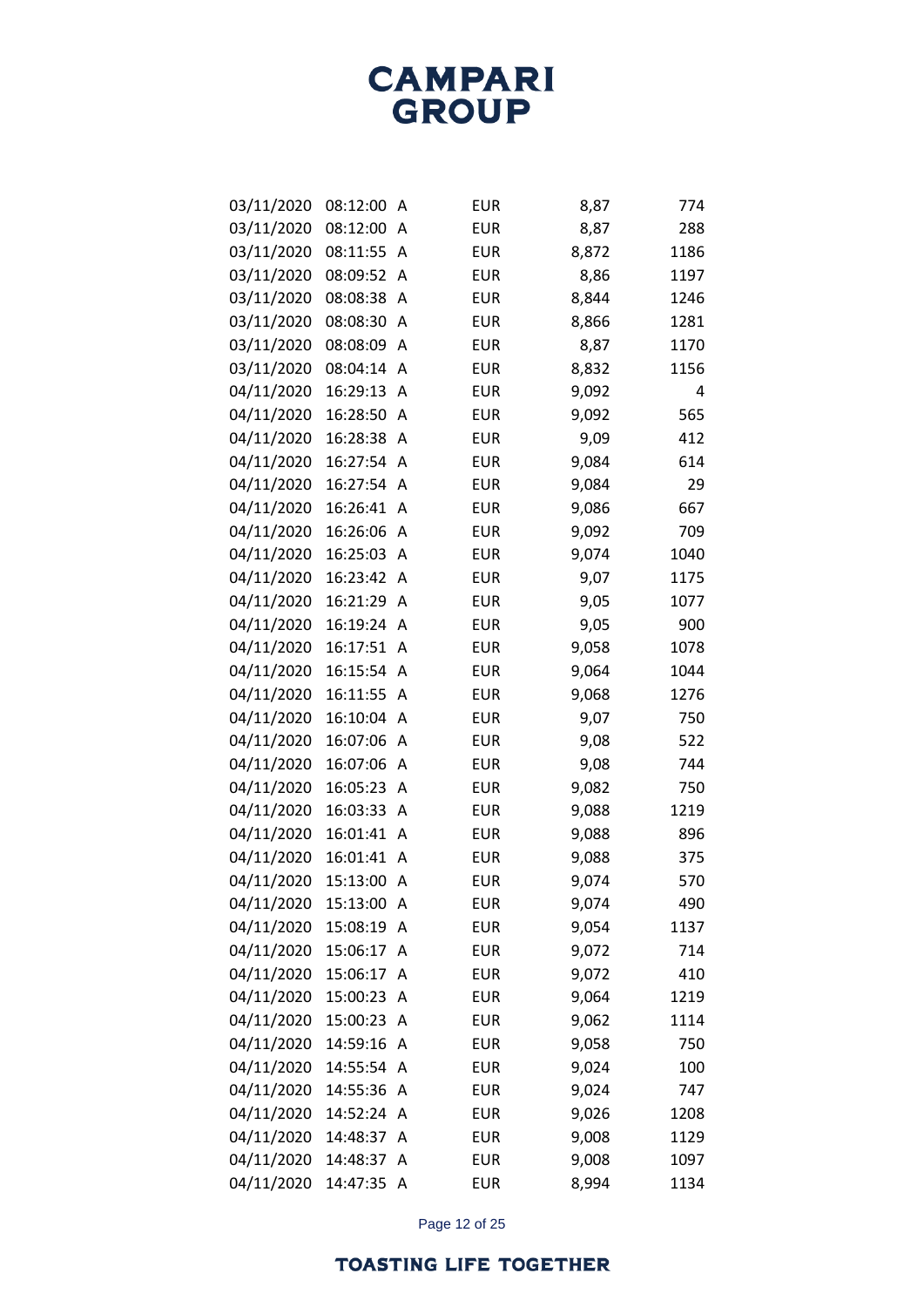| 04/11/2020 | 14:39:04   | Α | <b>EUR</b> | 8,912 | 782  |
|------------|------------|---|------------|-------|------|
| 04/11/2020 | 14:39:04   | A | <b>EUR</b> | 8,912 | 500  |
| 04/11/2020 | 14:35:59   | A | <b>EUR</b> | 8,986 | 1046 |
| 04/11/2020 | 14:35:20   | A | <b>EUR</b> | 8,984 | 154  |
| 04/11/2020 | 14:33:09   | A | <b>EUR</b> | 8,98  | 224  |
| 04/11/2020 | 14:33:07   | A | <b>EUR</b> | 8,98  | 1000 |
| 04/11/2020 | 14:30:11   | A | <b>EUR</b> | 8,984 | 355  |
| 04/11/2020 | 14:30:11   | A | <b>EUR</b> | 8,984 | 913  |
| 04/11/2020 | 14:25:27   | A | <b>EUR</b> | 8,928 | 1180 |
| 04/11/2020 | 14:21:02   | A | <b>EUR</b> | 8,968 | 1239 |
| 04/11/2020 | 14:17:20   | A | <b>EUR</b> | 8,984 | 759  |
| 04/11/2020 | 14:16:44   | A | <b>EUR</b> | 8,984 | 536  |
| 04/11/2020 | 14:11:12   | A | <b>EUR</b> | 9,004 | 295  |
| 04/11/2020 | 14:11:12   | A | <b>EUR</b> | 9,004 | 750  |
| 04/11/2020 | 14:07:18   | A | <b>EUR</b> | 9,004 | 1177 |
| 04/11/2020 | 14:05:14   | A | <b>EUR</b> | 9,016 | 1275 |
| 04/11/2020 | 13:57:50   | A | <b>EUR</b> | 9,02  | 1220 |
| 04/11/2020 | 13:55:43   | A | <b>EUR</b> | 9,024 | 850  |
| 04/11/2020 | 13:49:46   | A | <b>EUR</b> | 9     | 671  |
| 04/11/2020 | 13:49:46   | A | <b>EUR</b> | 9     | 454  |
| 04/11/2020 | 13:48:59   | A | <b>EUR</b> | 9     | 168  |
| 04/11/2020 | 13:43:35   | A | <b>EUR</b> | 9     | 1174 |
| 04/11/2020 | 13:42:13   | A | <b>EUR</b> | 8,994 | 1178 |
| 04/11/2020 | 13:36:46   | A | <b>EUR</b> | 8,984 | 415  |
| 04/11/2020 | 13:31:59   | A | <b>EUR</b> | 9,006 | 1258 |
| 04/11/2020 | 13:27:19   | A | <b>EUR</b> | 9,002 | 1287 |
| 04/11/2020 | 13:23:54   | A | <b>EUR</b> | 8,992 | 1213 |
| 04/11/2020 | 13:16:52   | A | <b>EUR</b> | 8,964 | 1186 |
| 04/11/2020 | 13:09:19   | A | <b>EUR</b> | 8,96  | 1092 |
| 04/11/2020 | 13:03:56   | A | <b>EUR</b> | 8,956 | 1270 |
| 04/11/2020 | 13:00:13   | A | <b>EUR</b> | 8,938 | 253  |
| 04/11/2020 | 13:00:13   | Α | <b>EUR</b> | 8,938 | 963  |
| 04/11/2020 | 12:52:50   | A | <b>EUR</b> | 8,922 | 850  |
| 04/11/2020 | 12:52:50   | A | <b>EUR</b> | 8,924 | 311  |
| 04/11/2020 | 12:49:48   | A | <b>EUR</b> | 8,91  | 593  |
| 04/11/2020 | 12:49:48   | A | <b>EUR</b> | 8,91  | 520  |
| 04/11/2020 | 12:43:01   | A | <b>EUR</b> | 8,906 | 1040 |
| 04/11/2020 | 12:41:26   | A | <b>EUR</b> | 8,92  | 800  |
| 04/11/2020 | 12:41:26   | A | <b>EUR</b> | 8,92  | 372  |
| 04/11/2020 | 12:39:27   | A | <b>EUR</b> | 8,896 | 96   |
| 04/11/2020 | 12:39:27   | A | <b>EUR</b> | 8,896 | 1000 |
| 04/11/2020 | 12:30:02   | Α | <b>EUR</b> | 8,882 | 1043 |
| 04/11/2020 | 12:22:04 A |   | EUR        | 8,872 | 1068 |

Page 13 of 25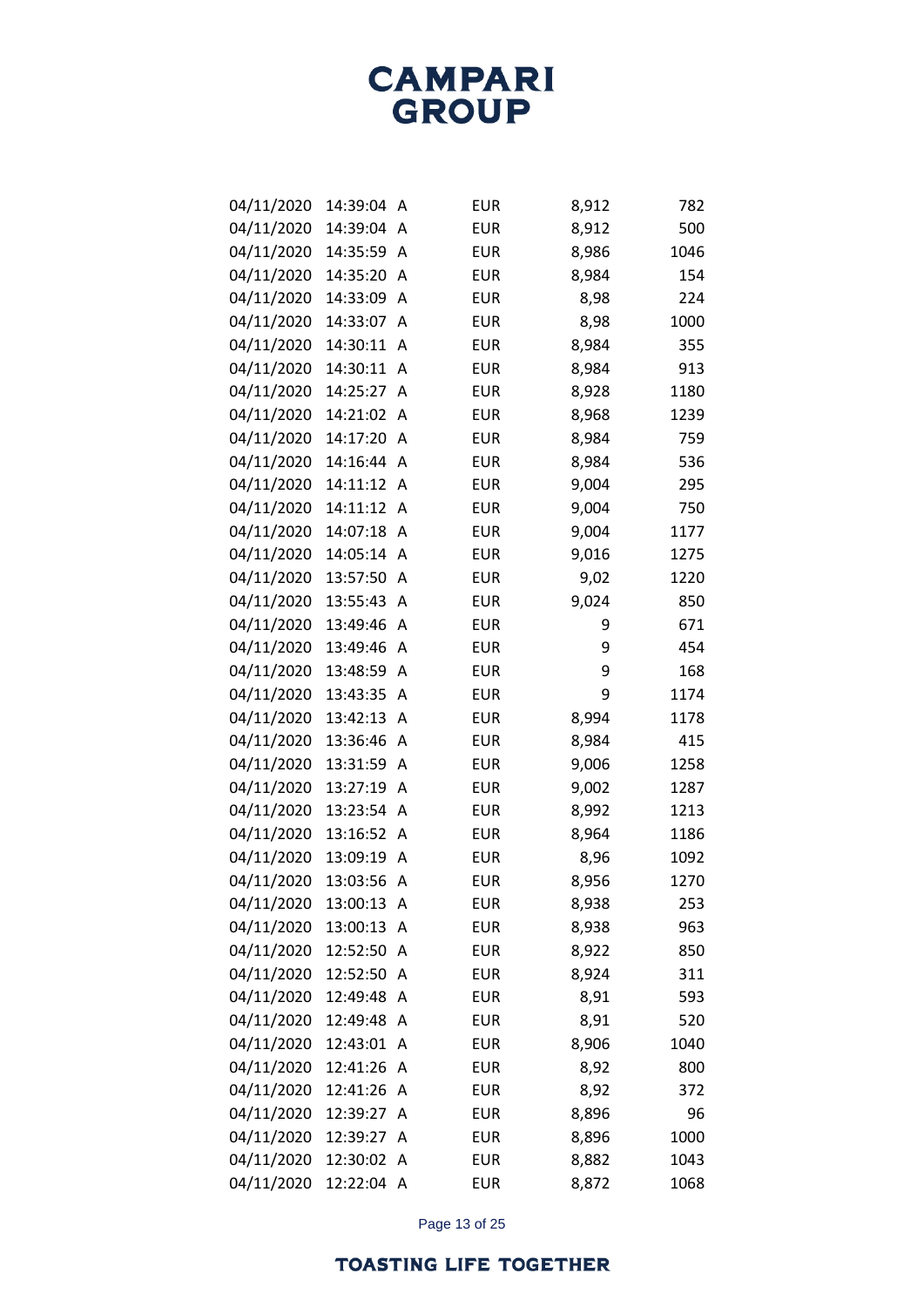| 04/11/2020 | 12:22:04 | Α | <b>EUR</b> | 8,878 | 1132 |
|------------|----------|---|------------|-------|------|
| 04/11/2020 | 12:13:10 | A | <b>EUR</b> | 8,848 | 132  |
| 04/11/2020 | 12:13:10 | Α | <b>EUR</b> | 8,848 | 943  |
| 04/11/2020 | 12:13:02 | Α | <b>EUR</b> | 8,852 | 891  |
| 04/11/2020 | 12:13:02 | Α | <b>EUR</b> | 8,852 | 188  |
| 04/11/2020 | 12:02:07 | A | <b>EUR</b> | 8,8   | 384  |
| 04/11/2020 | 12:02:07 | A | <b>EUR</b> | 8,8   | 750  |
| 04/11/2020 | 11:57:42 | Α | <b>EUR</b> | 8,81  | 1211 |
| 04/11/2020 | 11:52:02 | A | <b>EUR</b> | 8,816 | 279  |
| 04/11/2020 | 11:52:02 | Α | <b>EUR</b> | 8,816 | 74   |
| 04/11/2020 | 11:52:02 | A | <b>EUR</b> | 8,816 | 731  |
| 04/11/2020 | 11:47:59 | Α | <b>EUR</b> | 8,78  | 1069 |
| 04/11/2020 | 11:47:59 | A | <b>EUR</b> | 8,78  | 12   |
| 04/11/2020 | 11:44:37 | A | <b>EUR</b> | 8,78  | 651  |
| 04/11/2020 | 11:44:36 | A | <b>EUR</b> | 8,78  | 454  |
| 04/11/2020 | 11:44:30 | Α | <b>EUR</b> | 8,784 | 1171 |
| 04/11/2020 | 11:44:30 | Α | <b>EUR</b> | 8,782 | 387  |
| 04/11/2020 | 11:44:30 | A | <b>EUR</b> | 8,782 | 679  |
| 04/11/2020 | 11:43:40 | A | <b>EUR</b> | 8,776 | 300  |
| 04/11/2020 | 11:40:10 | A | <b>EUR</b> | 8,718 | 622  |
| 04/11/2020 | 11:37:42 | Α | <b>EUR</b> | 8,688 | 1164 |
| 04/11/2020 | 11:34:07 | A | <b>EUR</b> | 8,536 | 1070 |
| 04/11/2020 | 11:32:50 | A | <b>EUR</b> | 8,55  | 1167 |
| 04/11/2020 | 11:32:25 | Α | <b>EUR</b> | 8,562 | 1283 |
| 04/11/2020 | 11:32:19 | A | <b>EUR</b> | 8,566 | 1158 |
| 04/11/2020 | 11:29:28 | A | <b>EUR</b> | 8,552 | 275  |
| 04/11/2020 | 11:29:20 | Α | <b>EUR</b> | 8,552 | 899  |
| 04/11/2020 | 11:25:12 | A | <b>EUR</b> | 8,578 | 1157 |
| 04/11/2020 | 11:20:22 | A | <b>EUR</b> | 8,658 | 1270 |
| 04/11/2020 | 11:15:31 | A | <b>EUR</b> | 8,726 | 690  |
| 04/11/2020 | 11:15:31 | Α | <b>EUR</b> | 8,726 | 464  |
| 04/11/2020 | 11:11:02 | Α | <b>EUR</b> | 8,752 | 352  |
| 04/11/2020 | 11:11:02 | Α | <b>EUR</b> | 8,752 | 827  |
| 04/11/2020 | 11:06:59 | Α | <b>EUR</b> | 8,792 | 600  |
| 04/11/2020 | 11:06:59 | Α | <b>EUR</b> | 8,792 | 499  |
| 04/11/2020 | 11:02:28 | Α | <b>EUR</b> | 8,828 | 1247 |
| 04/11/2020 | 10:58:56 | Α | <b>EUR</b> | 8,828 | 1270 |
| 04/11/2020 | 10:54:12 | Α | <b>EUR</b> | 8,852 | 1041 |
| 04/11/2020 | 10:54:12 | Α | <b>EUR</b> | 8,852 | 212  |
| 04/11/2020 | 10:53:28 | Α | <b>EUR</b> | 8,858 | 1127 |
| 04/11/2020 | 10:47:49 | Α | <b>EUR</b> | 8,834 | 1088 |
| 04/11/2020 | 10:43:12 | Α | <b>EUR</b> | 8,806 | 1253 |
| 04/11/2020 | 10:40:33 | Α | <b>EUR</b> | 8,852 | 1183 |

Page 14 of 25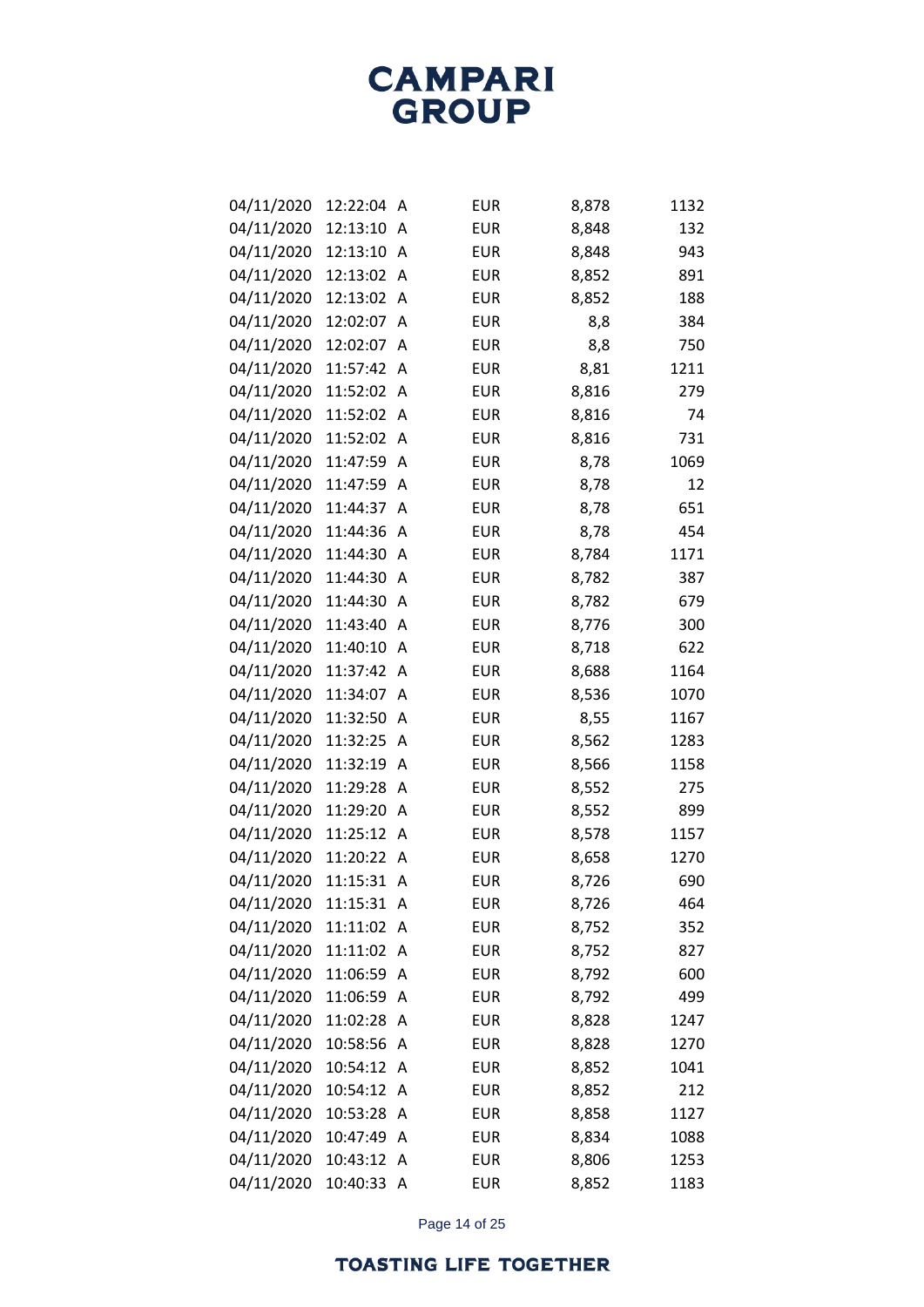| 04/11/2020 | 10:35:00   | Α | <b>EUR</b> | 8,818 | 37   |
|------------|------------|---|------------|-------|------|
| 04/11/2020 | 10:35:00   | A | <b>EUR</b> | 8,818 | 1130 |
| 04/11/2020 | 10:31:22   | Α | <b>EUR</b> | 8,856 | 750  |
| 04/11/2020 | 10:31:22   | Α | <b>EUR</b> | 8,858 | 352  |
| 04/11/2020 | 10:28:23   | A | <b>EUR</b> | 8,862 | 1199 |
| 04/11/2020 | 10:26:01   | Α | <b>EUR</b> | 8,85  | 1084 |
| 04/11/2020 | 10:20:28   | A | <b>EUR</b> | 8,886 | 1272 |
| 04/11/2020 | 10:17:56   | Α | <b>EUR</b> | 8,924 | 1129 |
| 04/11/2020 | 10:12:39   | Α | <b>EUR</b> | 8,928 | 1296 |
| 04/11/2020 | 10:09:55   | Α | <b>EUR</b> | 8,958 | 1250 |
| 04/11/2020 | 10:07:05   | A | <b>EUR</b> | 8,972 | 311  |
| 04/11/2020 | 10:07:05   | Α | <b>EUR</b> | 8,972 | 756  |
| 04/11/2020 | 10:04:25   | A | <b>EUR</b> | 8,984 | 1257 |
| 04/11/2020 | 09:59:19   | Α | <b>EUR</b> | 8,956 | 1191 |
| 04/11/2020 | 09:54:27   | Α | <b>EUR</b> | 8,98  | 1114 |
| 04/11/2020 | 09:52:22   | Α | <b>EUR</b> | 8,95  | 800  |
| 04/11/2020 | 09:48:58   | A | <b>EUR</b> | 8,946 | 1218 |
| 04/11/2020 | 09:45:40   | Α | <b>EUR</b> | 8,958 | 1240 |
| 04/11/2020 | 09:41:07   | A | <b>EUR</b> | 8,922 | 1211 |
| 04/11/2020 | 09:38:16   | Α | <b>EUR</b> | 8,94  | 1135 |
| 04/11/2020 | 09:34:47   | A | <b>EUR</b> | 8,942 | 1258 |
| 04/11/2020 | 09:31:56   | Α | <b>EUR</b> | 8,914 | 871  |
| 04/11/2020 | 09:31:53   | Α | <b>EUR</b> | 8,914 | 281  |
| 04/11/2020 | 09:27:54   | Α | <b>EUR</b> | 8,914 | 1150 |
| 04/11/2020 | 09:25:39   | Α | <b>EUR</b> | 8,912 | 720  |
| 04/11/2020 | 09:25:39   | Α | <b>EUR</b> | 8,912 | 500  |
| 04/11/2020 | 09:22:37   | A | <b>EUR</b> | 8,918 | 1198 |
| 04/11/2020 | 09:18:48   | Α | <b>EUR</b> | 8,916 | 1041 |
| 04/11/2020 | 09:16:04   | A | <b>EUR</b> | 8,916 | 1095 |
| 04/11/2020 | 09:12:09   | Α | <b>EUR</b> | 8,916 | 1292 |
| 04/11/2020 | 09:09:34   | Α | <b>EUR</b> | 8,934 | 1054 |
| 04/11/2020 | 09:08:11   | Α | <b>EUR</b> | 8,948 | 1178 |
| 04/11/2020 | 09:05:12   | Α | <b>EUR</b> | 8,938 | 1174 |
| 04/11/2020 | 09:03:06   | Α | <b>EUR</b> | 8,922 | 268  |
| 04/11/2020 | 09:03:06   | Α | <b>EUR</b> | 8,922 | 991  |
| 04/11/2020 | 08:59:07   | A | <b>EUR</b> | 8,908 | 1050 |
| 04/11/2020 | 08:57:07   | Α | <b>EUR</b> | 8,9   | 1107 |
| 04/11/2020 | 08:52:39   | Α | <b>EUR</b> | 8,892 | 1252 |
| 04/11/2020 | 08:50:55   | Α | <b>EUR</b> | 8,91  | 971  |
| 04/11/2020 | 08:50:55   | Α | <b>EUR</b> | 8,91  | 171  |
| 04/11/2020 | 08:48:56   | A | <b>EUR</b> | 8,916 | 1073 |
| 04/11/2020 | 08:47:04   | Α | <b>EUR</b> | 8,914 | 688  |
| 04/11/2020 | 08:47:04 A |   | <b>EUR</b> | 8,914 | 516  |

Page 15 of 25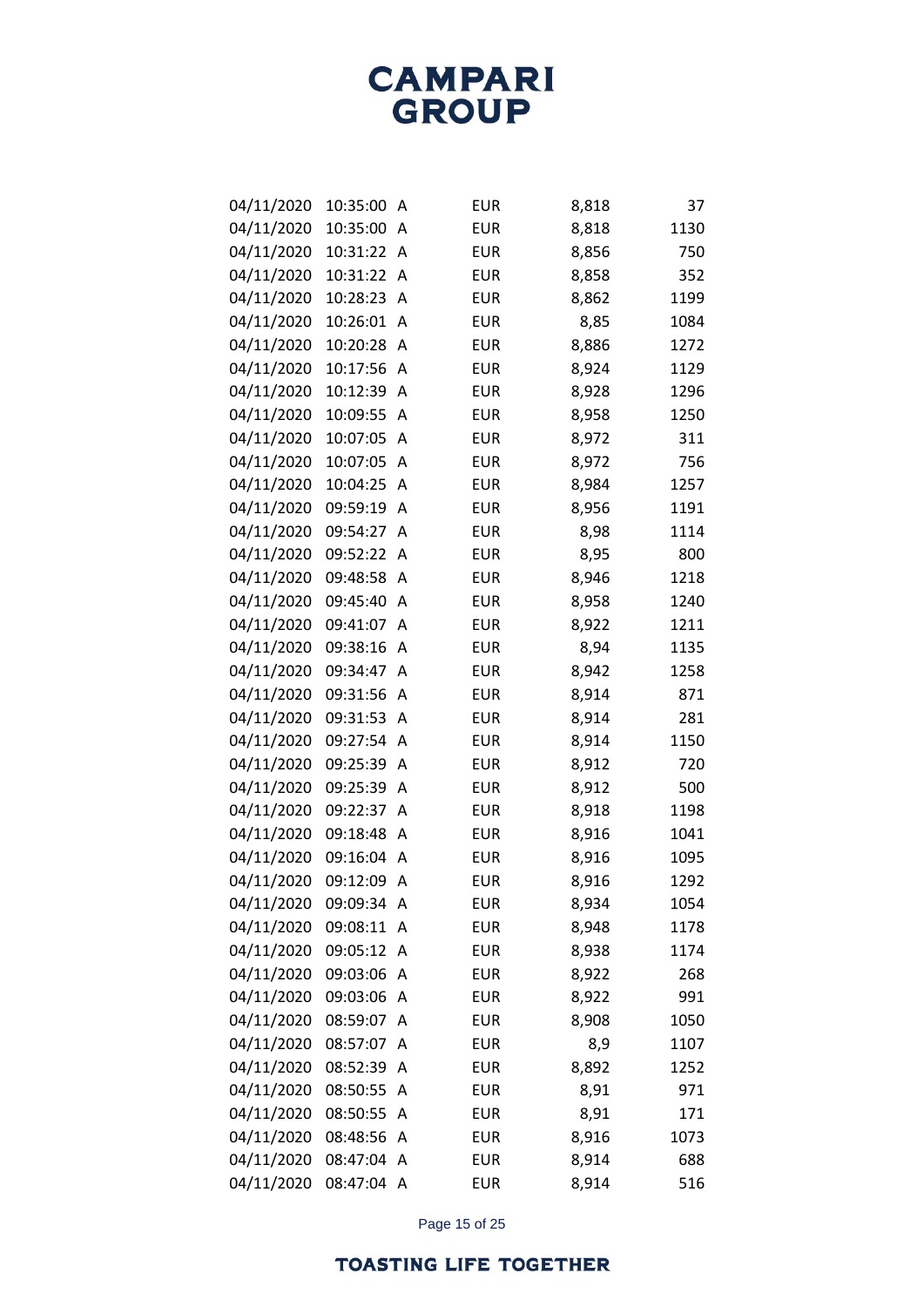| 04/11/2020 | 08:44:30 | Α | <b>EUR</b> | 8,908 | 1251 |
|------------|----------|---|------------|-------|------|
| 04/11/2020 | 08:39:36 | Α | <b>EUR</b> | 8,906 | 1145 |
| 04/11/2020 | 08:37:59 | A | <b>EUR</b> | 8,902 | 1154 |
| 04/11/2020 | 08:35:13 | Α | <b>EUR</b> | 8,926 | 101  |
| 04/11/2020 | 08:35:13 | A | <b>EUR</b> | 8,926 | 1000 |
| 04/11/2020 | 08:32:24 | Α | <b>EUR</b> | 8,914 | 1057 |
| 04/11/2020 | 08:30:28 | A | <b>EUR</b> | 8,912 | 1084 |
| 04/11/2020 | 08:27:46 | Α | <b>EUR</b> | 8,906 | 648  |
| 04/11/2020 | 08:27:46 | Α | <b>EUR</b> | 8,906 | 400  |
| 04/11/2020 | 08:25:50 | Α | <b>EUR</b> | 8,924 | 1061 |
| 04/11/2020 | 08:25:39 | Α | <b>EUR</b> | 8,928 | 1286 |
| 04/11/2020 | 08:20:49 | Α | <b>EUR</b> | 8,916 | 1256 |
| 04/11/2020 | 08:20:14 | A | <b>EUR</b> | 8,922 | 1267 |
| 04/11/2020 | 08:18:20 | Α | <b>EUR</b> | 8,900 | 1077 |
| 05/11/2020 | 16:29:17 | Α | <b>EUR</b> | 9,22  | 192  |
| 05/11/2020 | 16:29:01 | Α | <b>EUR</b> | 9,22  | 354  |
| 05/11/2020 | 16:29:01 | Α | <b>EUR</b> | 9,22  | 1109 |
| 05/11/2020 | 16:27:43 | Α | <b>EUR</b> | 9,234 | 80   |
| 05/11/2020 | 16:27:43 | Α | <b>EUR</b> | 9,234 | 655  |
| 05/11/2020 | 16:27:26 | Α | <b>EUR</b> | 9,23  | 1195 |
| 05/11/2020 | 16:25:12 | Α | <b>EUR</b> | 9,212 | 1080 |
| 05/11/2020 | 16:24:10 | Α | <b>EUR</b> | 9,214 | 1154 |
| 05/11/2020 | 16:23:46 | Α | <b>EUR</b> | 9,218 | 1116 |
| 05/11/2020 | 16:23:41 | Α | <b>EUR</b> | 9,22  | 1091 |
| 05/11/2020 | 16:23:41 | Α | <b>EUR</b> | 9,224 | 1156 |
| 05/11/2020 | 16:21:43 | Α | <b>EUR</b> | 9,216 | 33   |
| 05/11/2020 | 16:20:46 | Α | <b>EUR</b> | 9,218 | 1296 |
| 05/11/2020 | 16:20:41 | Α | <b>EUR</b> | 9,22  | 1270 |
| 05/11/2020 | 16:20:41 | A | <b>EUR</b> | 9,22  | 1113 |
| 05/11/2020 | 16:20:41 | Α | <b>EUR</b> | 9,22  | 1176 |
| 05/11/2020 | 16:20:41 | Α | <b>EUR</b> | 9,22  | 1037 |
| 05/11/2020 | 16:20:41 | Α | <b>EUR</b> | 9,22  | 172  |
| 05/11/2020 | 16:20:41 | Α | <b>EUR</b> | 9,22  | 828  |
| 05/11/2020 | 16:20:41 | Α | <b>EUR</b> | 9,22  | 1242 |
| 05/11/2020 | 16:20:41 | Α | <b>EUR</b> | 9,22  | 317  |
| 05/11/2020 | 16:20:41 | Α | <b>EUR</b> | 9,22  | 1200 |
| 05/11/2020 | 16:20:41 | Α | <b>EUR</b> | 9,22  | 1233 |
| 05/11/2020 | 16:19:58 | Α | <b>EUR</b> | 9,23  | 965  |
| 05/11/2020 | 16:19:58 | Α | <b>EUR</b> | 9,23  | 209  |
| 05/11/2020 | 16:16:27 | Α | <b>EUR</b> | 9,232 | 1220 |
| 05/11/2020 | 16:13:35 | Α | <b>EUR</b> | 9,23  | 1277 |
| 05/11/2020 | 16:10:16 | Α | <b>EUR</b> | 9,238 | 417  |
| 05/11/2020 | 16:10:16 | A | <b>EUR</b> | 9,238 | 683  |

Page 16 of 25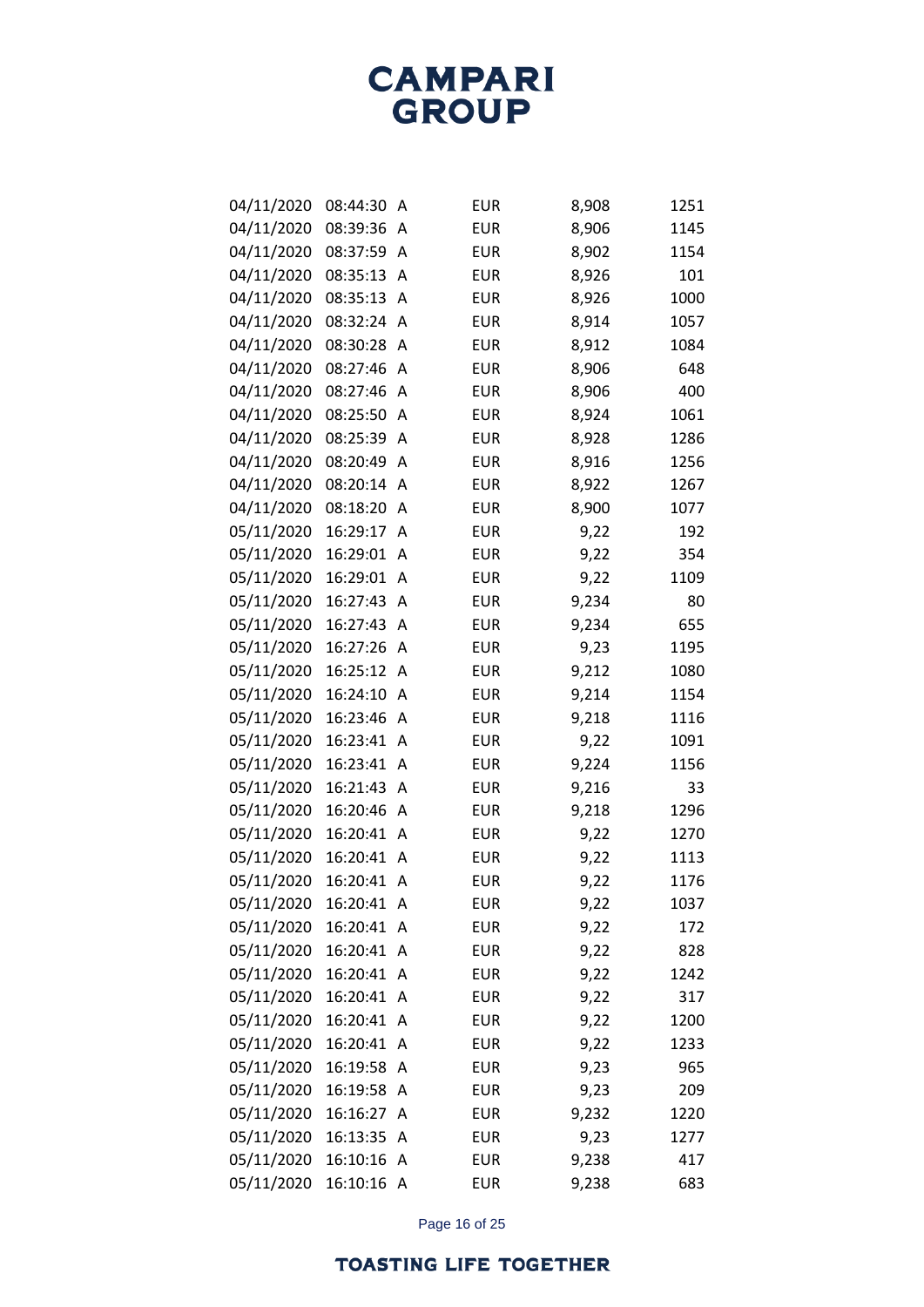| 05/11/2020 | 16:06:02 | Α                       | <b>EUR</b> | 9,234 | 1124 |
|------------|----------|-------------------------|------------|-------|------|
| 05/11/2020 | 16:06:02 | Α                       | <b>EUR</b> | 9,234 | 133  |
| 05/11/2020 | 16:06:02 | Α                       | <b>EUR</b> | 9,234 | 723  |
| 05/11/2020 | 16:05:47 | A                       | <b>EUR</b> | 9,234 | 267  |
| 05/11/2020 | 15:58:33 | Α                       | <b>EUR</b> | 9,22  | 1296 |
| 05/11/2020 | 15:58:12 | Α                       | <b>EUR</b> | 9,226 | 1211 |
| 05/11/2020 | 15:58:12 | A                       | <b>EUR</b> | 9,226 | 39   |
| 05/11/2020 | 15:57:24 | A                       | <b>EUR</b> | 9,226 | 1071 |
| 05/11/2020 | 15:53:40 | A                       | <b>EUR</b> | 9,204 | 1209 |
| 05/11/2020 | 15:53:40 | Α                       | <b>EUR</b> | 9,206 | 49   |
| 05/11/2020 | 15:53:40 | A                       | <b>EUR</b> | 9,206 | 1000 |
| 05/11/2020 | 15:53:40 | Α                       | <b>EUR</b> | 9,206 | 72   |
| 05/11/2020 | 15:53:40 | A                       | <b>EUR</b> | 9,206 | 928  |
| 05/11/2020 | 15:53:40 | Α                       | <b>EUR</b> | 9,206 | 289  |
| 05/11/2020 | 15:47:28 | A                       | <b>EUR</b> | 9,202 | 1100 |
| 05/11/2020 | 15:47:28 | Α                       | <b>EUR</b> | 9,202 | 1181 |
| 05/11/2020 | 15:44:03 | A                       | <b>EUR</b> | 9,2   | 1293 |
| 05/11/2020 | 15:42:49 | Α                       | <b>EUR</b> | 9,202 | 899  |
| 05/11/2020 | 15:42:49 | Α                       | <b>EUR</b> | 9,202 | 1237 |
| 05/11/2020 | 15:42:49 | Α                       | <b>EUR</b> | 9,202 | 375  |
| 05/11/2020 | 15:38:16 | A                       | <b>EUR</b> | 9,196 | 1091 |
| 05/11/2020 | 15:38:16 | Α                       | <b>EUR</b> | 9,196 | 1089 |
| 05/11/2020 | 15:35:02 | Α                       | <b>EUR</b> | 9,196 | 1045 |
| 05/11/2020 | 15:35:02 | Α                       | <b>EUR</b> | 9,196 | 1141 |
| 05/11/2020 | 15:31:23 | A                       | <b>EUR</b> | 9,204 | 1282 |
| 05/11/2020 | 15:29:58 | Α                       | <b>EUR</b> | 9,2   | 1225 |
| 05/11/2020 | 15:27:58 | A                       | <b>EUR</b> | 9,19  | 1075 |
| 05/11/2020 | 15:25:12 | Α                       | <b>EUR</b> | 9,194 | 477  |
| 05/11/2020 | 15:25:12 | A                       | <b>EUR</b> | 9,194 | 183  |
| 05/11/2020 | 15:25:12 | Α                       | <b>EUR</b> | 9,194 | 817  |
| 05/11/2020 | 15:25:12 | Α                       | <b>EUR</b> | 9,194 | 974  |
| 05/11/2020 | 15:23:46 | A                       | <b>EUR</b> | 9,2   | 1235 |
| 05/11/2020 | 15:21:44 | A                       | <b>EUR</b> | 9,206 | 1265 |
| 05/11/2020 | 15:17:01 | $\overline{\mathsf{A}}$ | <b>EUR</b> | 9,214 | 1042 |
| 05/11/2020 | 15:14:21 | A                       | <b>EUR</b> | 9,21  | 1205 |
| 05/11/2020 | 15:10:30 | A                       | <b>EUR</b> | 9,212 | 1134 |
| 05/11/2020 | 15:05:19 | A                       | <b>EUR</b> | 9,206 | 1150 |
| 05/11/2020 | 15:00:12 | Α                       | <b>EUR</b> | 9,212 | 1097 |
| 05/11/2020 | 14:56:57 | A                       | <b>EUR</b> | 9,21  | 1143 |
| 05/11/2020 | 14:56:57 | A                       | <b>EUR</b> | 9,21  | 1146 |
| 05/11/2020 | 14:48:00 | A                       | <b>EUR</b> | 9,192 | 504  |
| 05/11/2020 | 14:48:00 | Α                       | <b>EUR</b> | 9,192 | 593  |
| 05/11/2020 | 14:41:59 | A                       | <b>EUR</b> | 9,202 | 1253 |

Page 17 of 25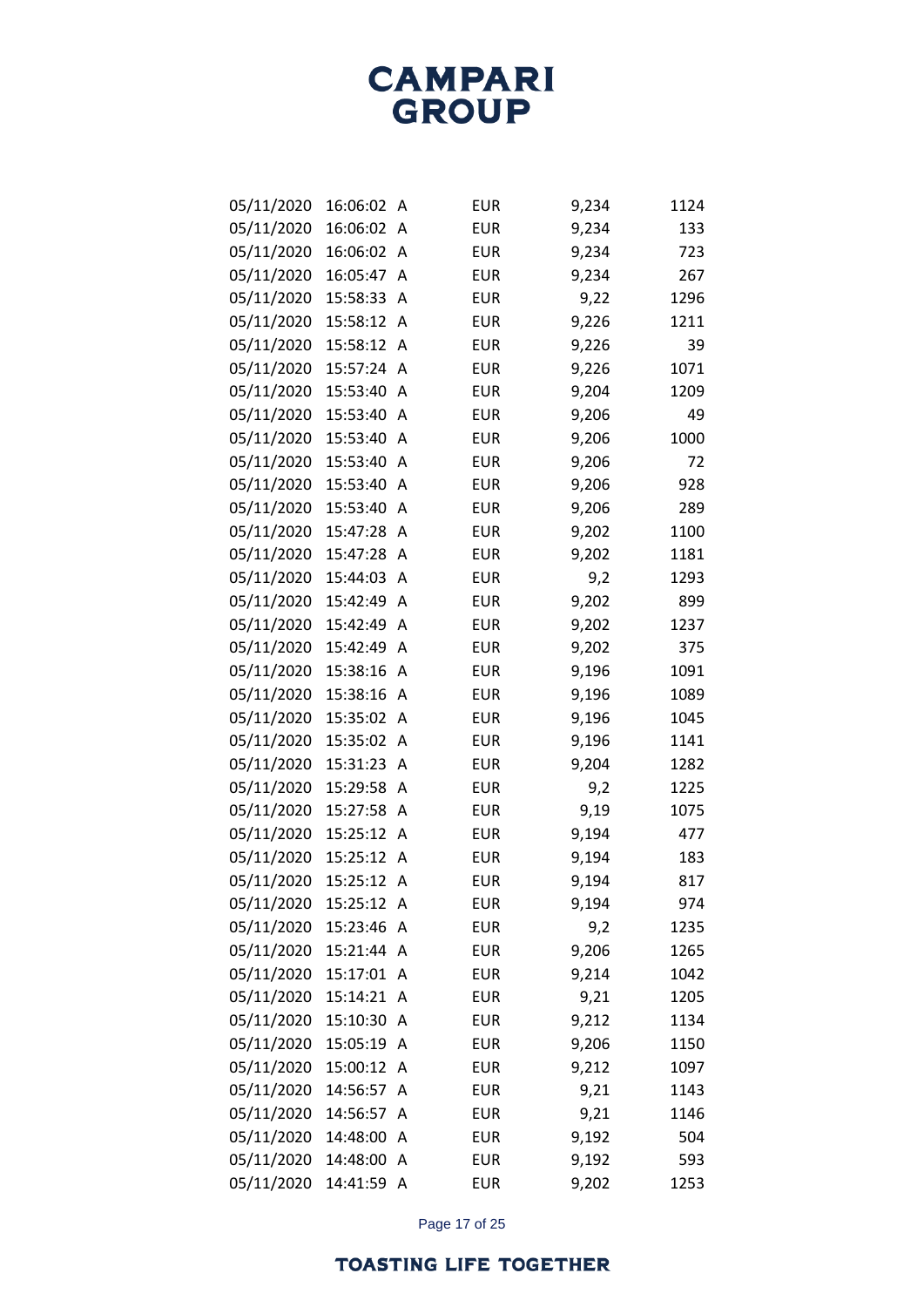| 05/11/2020 | 14:37:35 | Α | <b>EUR</b> | 9,218 | 1202 |
|------------|----------|---|------------|-------|------|
| 05/11/2020 | 14:35:15 | Α | <b>EUR</b> | 9,214 | 542  |
| 05/11/2020 | 14:35:15 | A | <b>EUR</b> | 9,214 | 751  |
| 05/11/2020 | 14:31:21 | Α | <b>EUR</b> | 9,226 | 598  |
| 05/11/2020 | 14:31:21 | Α | <b>EUR</b> | 9,226 | 629  |
| 05/11/2020 | 14:23:10 | Α | <b>EUR</b> | 9,226 | 1148 |
| 05/11/2020 | 14:17:32 | Α | <b>EUR</b> | 9,216 | 1159 |
| 05/11/2020 | 14:12:58 | Α | <b>EUR</b> | 9,244 | 1226 |
| 05/11/2020 | 14:03:03 | Α | <b>EUR</b> | 9,248 | 1186 |
| 05/11/2020 | 13:58:28 | Α | <b>EUR</b> | 9,27  | 1127 |
| 05/11/2020 | 13:53:19 | A | <b>EUR</b> | 9,272 | 1149 |
| 05/11/2020 | 13:47:40 | Α | <b>EUR</b> | 9,266 | 80   |
| 05/11/2020 | 13:47:40 | A | <b>EUR</b> | 9,266 | 1000 |
| 05/11/2020 | 13:47:40 | Α | <b>EUR</b> | 9,266 | 100  |
| 05/11/2020 | 13:37:22 | Α | <b>EUR</b> | 9,252 | 1035 |
| 05/11/2020 | 13:36:48 | Α | <b>EUR</b> | 9,252 | 233  |
| 05/11/2020 | 13:34:17 | A | <b>EUR</b> | 9,252 | 15   |
| 05/11/2020 | 13:33:35 | Α | <b>EUR</b> | 9,252 | 204  |
| 05/11/2020 | 13:33:05 | Α | <b>EUR</b> | 9,252 | 874  |
| 05/11/2020 | 13:23:17 | Α | <b>EUR</b> | 9,256 | 1283 |
| 05/11/2020 | 13:16:36 | Α | <b>EUR</b> | 9,262 | 693  |
| 05/11/2020 | 13:16:36 | Α | <b>EUR</b> | 9,262 | 549  |
| 05/11/2020 | 13:04:27 | Α | <b>EUR</b> | 9,272 | 247  |
| 05/11/2020 | 13:04:27 | Α | <b>EUR</b> | 9,272 | 962  |
| 05/11/2020 | 13:02:36 | Α | <b>EUR</b> | 9,282 | 1125 |
| 05/11/2020 | 12:47:36 | Α | <b>EUR</b> | 9,268 | 66   |
| 05/11/2020 | 12:47:36 | Α | <b>EUR</b> | 9,268 | 1160 |
| 05/11/2020 | 12:39:09 | Α | <b>EUR</b> | 9,276 | 1112 |
| 05/11/2020 | 12:28:49 | A | <b>EUR</b> | 9,264 | 1196 |
| 05/11/2020 | 12:20:06 | Α | <b>EUR</b> | 9,268 | 1067 |
| 05/11/2020 | 12:10:06 | Α | <b>EUR</b> | 9,274 | 1270 |
| 05/11/2020 | 12:00:52 | Α | <b>EUR</b> | 9,32  | 1128 |
| 05/11/2020 | 11:52:06 | Α | <b>EUR</b> | 9,27  | 1197 |
| 05/11/2020 | 11:46:01 | Α | <b>EUR</b> | 9,32  | 1201 |
| 05/11/2020 | 11:33:56 | Α | <b>EUR</b> | 9,318 | 585  |
| 05/11/2020 | 11:33:53 | Α | <b>EUR</b> | 9,318 | 688  |
| 05/11/2020 | 11:25:23 | Α | <b>EUR</b> | 9,322 | 1181 |
| 05/11/2020 | 11:20:17 | Α | <b>EUR</b> | 9,318 | 224  |
| 05/11/2020 | 11:20:17 | Α | <b>EUR</b> | 9,318 | 976  |
| 05/11/2020 | 11:12:51 | Α | <b>EUR</b> | 9,31  | 1055 |
| 05/11/2020 | 11:03:55 | Α | <b>EUR</b> | 9,292 | 1229 |
| 05/11/2020 | 10:56:48 | Α | <b>EUR</b> | 9,308 | 283  |
| 05/11/2020 | 10:56:48 | A | <b>EUR</b> | 9,308 | 750  |

Page 18 of 25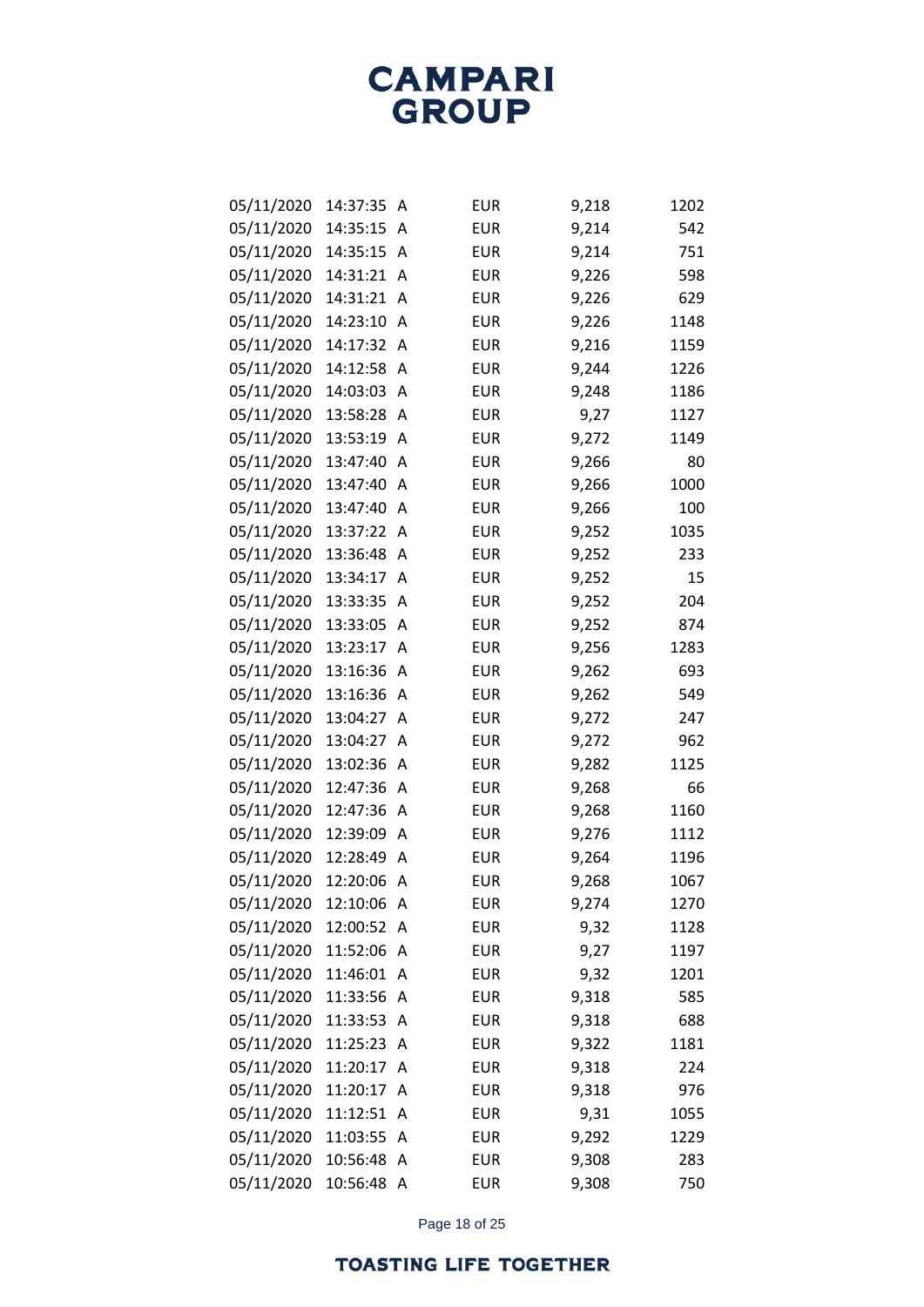| 05/11/2020 | 10:52:07 | Α | <b>EUR</b> | 9,324 | 1071 |
|------------|----------|---|------------|-------|------|
| 05/11/2020 | 10:44:06 | Α | <b>EUR</b> | 9,342 | 1249 |
| 05/11/2020 | 10:38:22 | Α | <b>EUR</b> | 9,334 | 1089 |
| 05/11/2020 | 10:24:46 | Α | <b>EUR</b> | 9,344 | 718  |
| 05/11/2020 | 10:24:46 | A | <b>EUR</b> | 9,342 | 564  |
| 05/11/2020 | 10:24:46 | Α | <b>EUR</b> | 9,342 | 1292 |
| 05/11/2020 | 10:18:07 | Α | <b>EUR</b> | 9,338 | 234  |
| 05/11/2020 | 10:18:07 | Α | <b>EUR</b> | 9,338 | 1059 |
| 05/11/2020 | 10:12:20 | A | <b>EUR</b> | 9,338 | 1284 |
| 05/11/2020 | 10:11:09 | Α | <b>EUR</b> | 9,336 | 180  |
| 05/11/2020 | 10:11:09 | A | <b>EUR</b> | 9,336 | 1068 |
| 05/11/2020 | 10:08:04 | Α | <b>EUR</b> | 9,322 | 1202 |
| 05/11/2020 | 10:02:51 | Α | <b>EUR</b> | 9,296 | 1200 |
| 05/11/2020 | 09:57:06 | Α | <b>EUR</b> | 9,288 | 977  |
| 05/11/2020 | 09:57:06 | Α | <b>EUR</b> | 9,288 | 175  |
| 05/11/2020 | 09:57:04 | Α | <b>EUR</b> | 9,292 | 955  |
| 05/11/2020 | 09:57:04 | A | <b>EUR</b> | 9,292 | 135  |
| 05/11/2020 | 09:51:40 | Α | <b>EUR</b> | 9,278 | 998  |
| 05/11/2020 | 09:51:40 | Α | <b>EUR</b> | 9,278 | 84   |
| 05/11/2020 | 09:48:33 | Α | <b>EUR</b> | 9,27  | 904  |
| 05/11/2020 | 09:48:04 | Α | <b>EUR</b> | 9,27  | 248  |
| 05/11/2020 | 09:45:57 | Α | <b>EUR</b> | 9,268 | 79   |
| 05/11/2020 | 09:45:55 | Α | <b>EUR</b> | 9,268 | 135  |
| 05/11/2020 | 09:45:52 | Α | <b>EUR</b> | 9,268 | 180  |
| 05/11/2020 | 09:45:37 | Α | <b>EUR</b> | 9,274 | 1337 |
| 05/11/2020 | 09:37:54 | Α | <b>EUR</b> | 9,262 | 157  |
| 05/11/2020 | 09:37:54 | Α | <b>EUR</b> | 9,262 | 135  |
| 05/11/2020 | 09:37:52 | Α | <b>EUR</b> | 9,262 | 180  |
| 05/11/2020 | 09:37:49 | A | <b>EUR</b> | 9,262 | 180  |
| 05/11/2020 | 09:37:44 | Α | <b>EUR</b> | 9,262 | 180  |
| 05/11/2020 | 09:37:42 | Α | <b>EUR</b> | 9,262 | 180  |
| 05/11/2020 | 09:37:39 | Α | <b>EUR</b> | 9,262 | 135  |
| 05/11/2020 | 09:34:39 | Α | <b>EUR</b> | 9,264 | 1229 |
| 05/11/2020 | 09:32:07 | Α | <b>EUR</b> | 9,26  | 484  |
| 05/11/2020 | 09:32:07 | Α | <b>EUR</b> | 9,26  | 558  |
| 05/11/2020 | 09:30:57 | Α | <b>EUR</b> | 9,262 | 1073 |
| 05/11/2020 | 09:25:08 | Α | <b>EUR</b> | 9,26  | 1050 |
| 05/11/2020 | 09:24:30 | Α | <b>EUR</b> | 9,256 | 1086 |
| 05/11/2020 | 09:13:52 | Α | <b>EUR</b> | 9,266 | 1163 |
| 05/11/2020 | 09:13:52 | Α | <b>EUR</b> | 9,266 | 136  |
| 05/11/2020 | 09:13:52 | Α | <b>EUR</b> | 9,266 | 400  |
| 05/11/2020 | 09:13:52 | Α | <b>EUR</b> | 9,266 | 750  |
| 05/11/2020 | 09:12:10 | A | <b>EUR</b> | 9,27  | 357  |

Page 19 of 25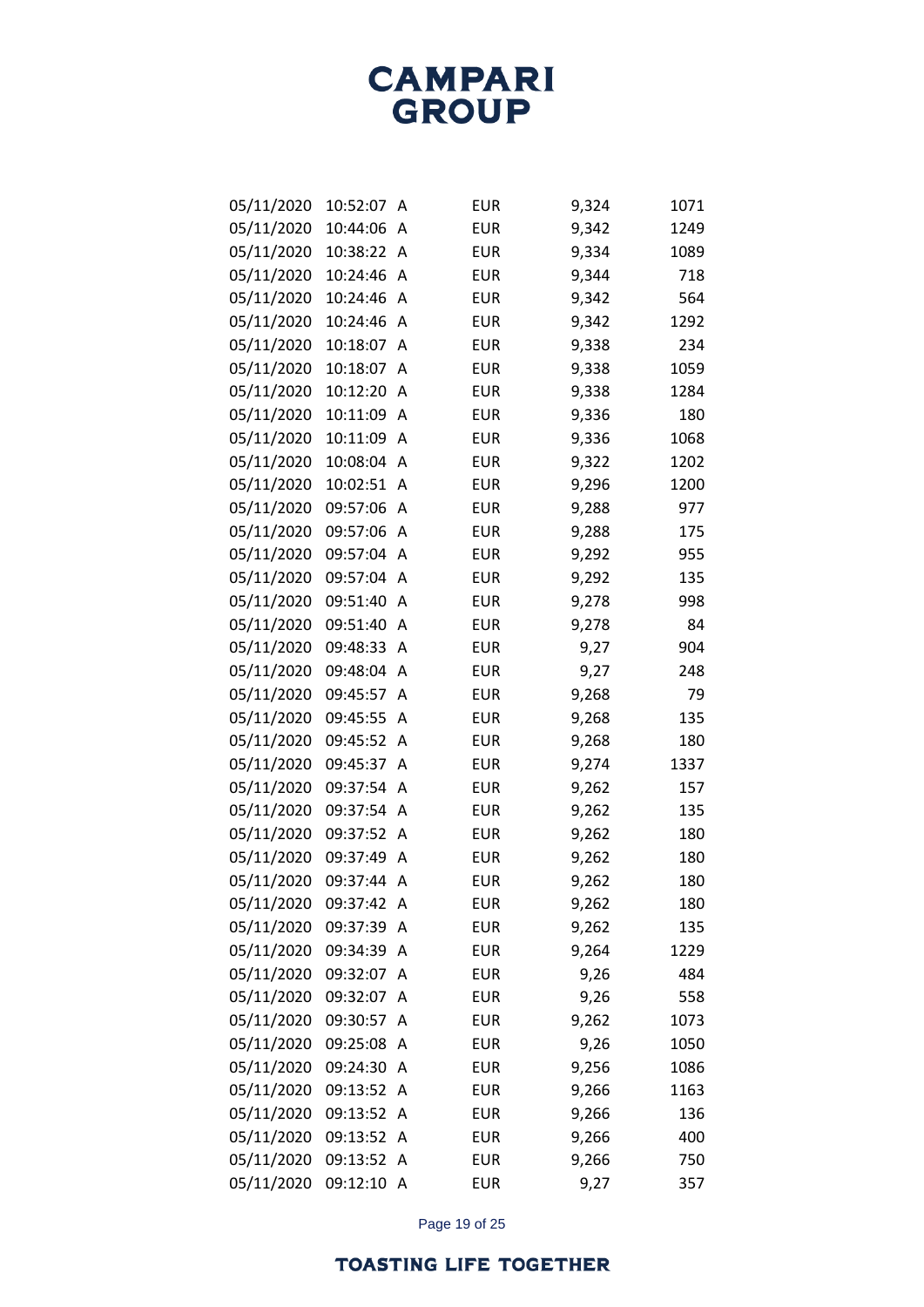| 05/11/2020 | 09:12:10 | Α | <b>EUR</b> | 9,27  | 728  |
|------------|----------|---|------------|-------|------|
| 05/11/2020 | 09:09:11 | Α | <b>EUR</b> | 9,282 | 371  |
| 05/11/2020 | 09:09:11 | Α | <b>EUR</b> | 9,282 | 846  |
| 05/11/2020 | 09:04:37 | Α | <b>EUR</b> | 9,28  | 1141 |
| 05/11/2020 | 09:02:16 | Α | <b>EUR</b> | 9,314 | 201  |
| 05/11/2020 | 09:02:16 | Α | <b>EUR</b> | 9,314 | 1000 |
| 05/11/2020 | 09:01:12 | Α | <b>EUR</b> | 9,324 | 1174 |
| 05/11/2020 | 08:55:32 | Α | <b>EUR</b> | 9,304 | 1246 |
| 05/11/2020 | 08:54:16 | Α | <b>EUR</b> | 9,306 | 1231 |
| 05/11/2020 | 08:49:45 | Α | <b>EUR</b> | 9,238 | 1102 |
| 05/11/2020 | 08:47:35 | Α | <b>EUR</b> | 9,242 | 1038 |
| 05/11/2020 | 08:44:43 | Α | <b>EUR</b> | 9,244 | 1216 |
| 05/11/2020 | 08:41:33 | Α | <b>EUR</b> | 9,244 | 1059 |
| 05/11/2020 | 08:41:33 | A | <b>EUR</b> | 9,244 | 136  |
| 05/11/2020 | 08:38:10 | Α | <b>EUR</b> | 9,24  | 1213 |
| 05/11/2020 | 08:37:39 | Α | <b>EUR</b> | 9,246 | 369  |
| 05/11/2020 | 08:37:39 | Α | <b>EUR</b> | 9,246 | 785  |
| 05/11/2020 | 08:34:00 | Α | <b>EUR</b> | 9,212 | 1129 |
| 05/11/2020 | 08:31:32 | Α | <b>EUR</b> | 9,21  | 1116 |
| 05/11/2020 | 08:28:38 | Α | <b>EUR</b> | 9,232 | 1222 |
| 05/11/2020 | 08:26:20 | Α | <b>EUR</b> | 9,246 | 1275 |
| 05/11/2020 | 08:24:28 | Α | <b>EUR</b> | 9,24  | 1181 |
| 05/11/2020 | 08:21:05 | Α | <b>EUR</b> | 9,204 | 1206 |
| 05/11/2020 | 08:20:42 | Α | <b>EUR</b> | 9,208 | 1169 |
| 05/11/2020 | 08:19:41 | Α | <b>EUR</b> | 9,202 | 30   |
| 05/11/2020 | 08:19:27 | Α | <b>EUR</b> | 9,202 | 187  |
| 05/11/2020 | 08:16:27 | Α | <b>EUR</b> | 9,194 | 357  |
| 05/11/2020 | 08:16:27 | A | <b>EUR</b> | 9,194 | 937  |
| 05/11/2020 | 08:14:00 | Α | <b>EUR</b> | 9,184 | 1217 |
| 05/11/2020 | 08:12:15 | Α | <b>EUR</b> | 9,186 | 1185 |
| 05/11/2020 | 08:09:28 | A | <b>EUR</b> | 9,184 | 1195 |
| 05/11/2020 | 08:09:28 | Α | <b>EUR</b> | 9,182 | 595  |
| 05/11/2020 | 08:09:28 | Α | <b>EUR</b> | 9,182 | 523  |
| 05/11/2020 | 08:07:44 | Α | <b>EUR</b> | 9,156 | 1246 |
| 06/11/2020 | 16:03:22 | Α | <b>EUR</b> | 9,264 | 1069 |
| 06/11/2020 | 16:02:50 | Α | <b>EUR</b> | 9,266 | 1200 |
| 06/11/2020 | 16:01:37 | Α | <b>EUR</b> | 9,264 | 1056 |
| 06/11/2020 | 15:58:19 | Α | <b>EUR</b> | 9,272 | 1252 |
| 06/11/2020 | 15:57:59 | Α | <b>EUR</b> | 9,274 | 113  |
| 06/11/2020 | 15:55:01 | Α | <b>EUR</b> | 9,274 | 1198 |
| 06/11/2020 | 15:55:01 | Α | <b>EUR</b> | 9,274 | 786  |
| 06/11/2020 | 15:55:01 | Α | <b>EUR</b> | 9,274 | 296  |
| 06/11/2020 | 15:51:31 | A | <b>EUR</b> | 9,27  | 1185 |

Page 20 of 25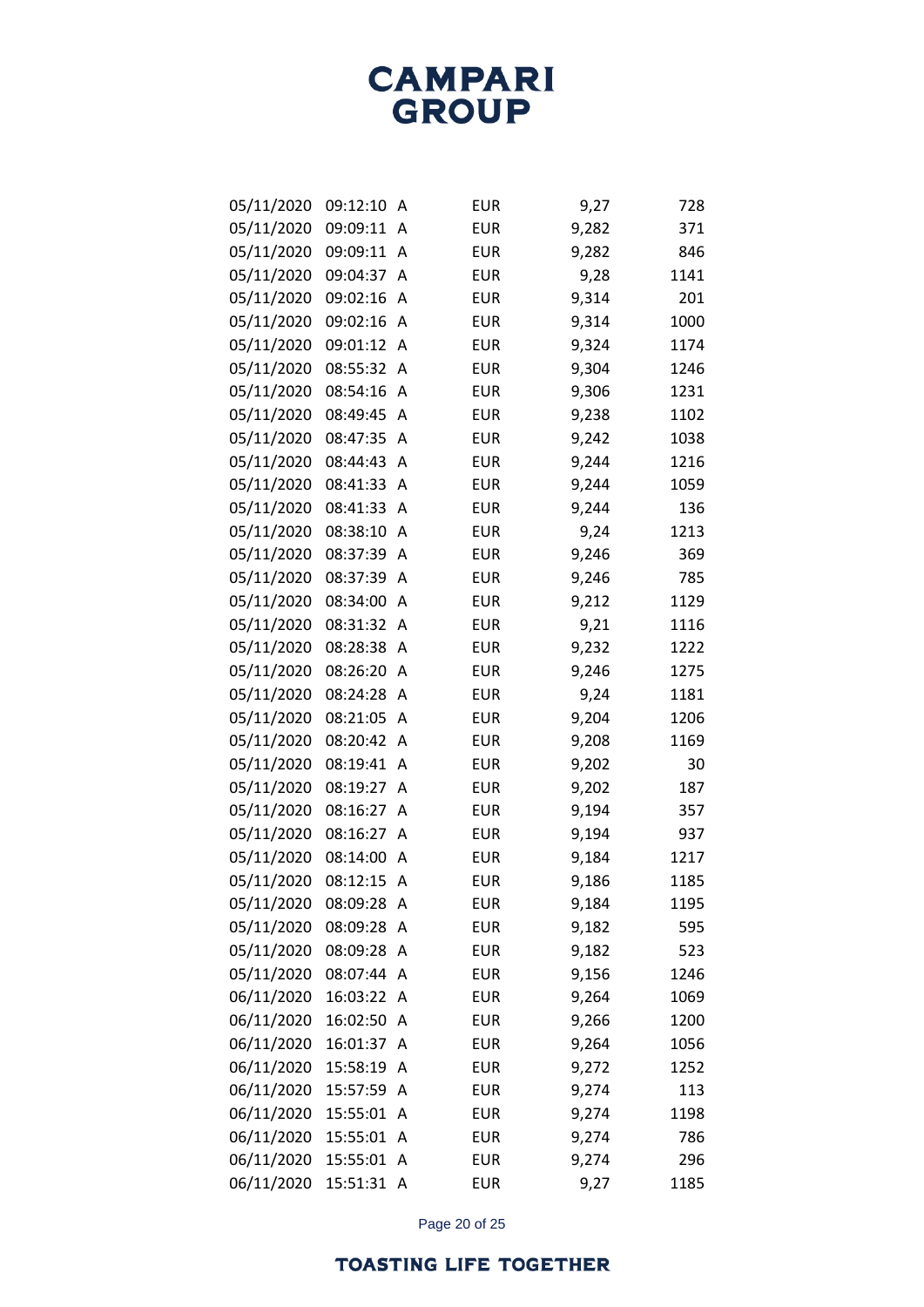| 06/11/2020 | 15:49:30 | Α | <b>EUR</b> | 9,278 | 651  |
|------------|----------|---|------------|-------|------|
| 06/11/2020 | 15:49:29 | A | <b>EUR</b> | 9,278 | 1064 |
| 06/11/2020 | 15:49:29 | A | <b>EUR</b> | 9,278 | 414  |
| 06/11/2020 | 15:46:35 | Α | <b>EUR</b> | 9,28  | 877  |
| 06/11/2020 | 15:45:05 | A | <b>EUR</b> | 9,274 | 1075 |
| 06/11/2020 | 15:43:03 | Α | <b>EUR</b> | 9,272 | 110  |
| 06/11/2020 | 15:43:03 | A | <b>EUR</b> | 9,272 | 915  |
| 06/11/2020 | 15:41:21 | A | <b>EUR</b> | 9,274 | 1249 |
| 06/11/2020 | 15:38:54 | A | <b>EUR</b> | 9,282 | 571  |
| 06/11/2020 | 15:38:54 | A | <b>EUR</b> | 9,282 | 614  |
| 06/11/2020 | 15:36:41 | A | <b>EUR</b> | 9,28  | 1042 |
| 06/11/2020 | 15:32:12 | A | <b>EUR</b> | 9,274 | 1163 |
| 06/11/2020 | 15:29:54 | A | <b>EUR</b> | 9,276 | 1084 |
| 06/11/2020 | 15:28:11 | A | <b>EUR</b> | 9,278 | 84   |
| 06/11/2020 | 15:28:11 | A | <b>EUR</b> | 9,278 | 950  |
| 06/11/2020 | 15:28:11 | A | <b>EUR</b> | 9,276 | 864  |
| 06/11/2020 | 15:28:11 | A | <b>EUR</b> | 9,276 | 194  |
| 06/11/2020 | 15:28:11 | Α | <b>EUR</b> | 9,278 | 1085 |
| 06/11/2020 | 15:24:04 | A | <b>EUR</b> | 9,276 | 1156 |
| 06/11/2020 | 15:22:53 | Α | <b>EUR</b> | 9,28  | 476  |
| 06/11/2020 | 15:22:53 | A | <b>EUR</b> | 9,28  | 555  |
| 06/11/2020 | 15:20:24 | Α | <b>EUR</b> | 9,286 | 1177 |
| 06/11/2020 | 15:20:10 | A | <b>EUR</b> | 9,29  | 1240 |
| 06/11/2020 | 15:18:02 | Α | <b>EUR</b> | 9,294 | 1214 |
| 06/11/2020 | 15:18:02 | Α | <b>EUR</b> | 9,294 | 1119 |
| 06/11/2020 | 15:18:02 | Α | <b>EUR</b> | 9,294 | 374  |
| 06/11/2020 | 15:12:47 | A | <b>EUR</b> | 9,272 | 1186 |
| 06/11/2020 | 15:09:08 | Α | <b>EUR</b> | 9,274 | 868  |
| 06/11/2020 | 15:09:08 | A | <b>EUR</b> | 9,274 | 267  |
| 06/11/2020 | 15:07:00 | A | <b>EUR</b> | 9,272 | 1028 |
| 06/11/2020 | 15:04:58 | A | <b>EUR</b> | 9,266 | 847  |
| 06/11/2020 | 15:04:58 | Α | EUR        | 9,266 | 201  |
| 06/11/2020 | 15:02:44 | Α | <b>EUR</b> | 9,266 | 1186 |
| 06/11/2020 | 15:00:44 | Α | <b>EUR</b> | 9,264 | 1113 |
| 06/11/2020 | 15:00:44 | Α | <b>EUR</b> | 9,264 | 1169 |
| 06/11/2020 | 14:55:29 | Α | <b>EUR</b> | 9,26  | 295  |
| 06/11/2020 | 14:55:29 | Α | <b>EUR</b> | 9,26  | 950  |
| 06/11/2020 | 14:53:05 | Α | EUR        | 9,252 | 233  |
| 06/11/2020 | 14:53:05 | Α | <b>EUR</b> | 9,252 | 989  |
| 06/11/2020 | 14:51:46 | Α | EUR        | 9,246 | 991  |
| 06/11/2020 | 14:51:46 | Α | <b>EUR</b> | 9,246 | 45   |
| 06/11/2020 | 14:51:03 | Α | EUR        | 9,248 | 843  |
| 06/11/2020 | 14:51:03 | A | EUR        | 9,248 | 300  |

Page 21 of 25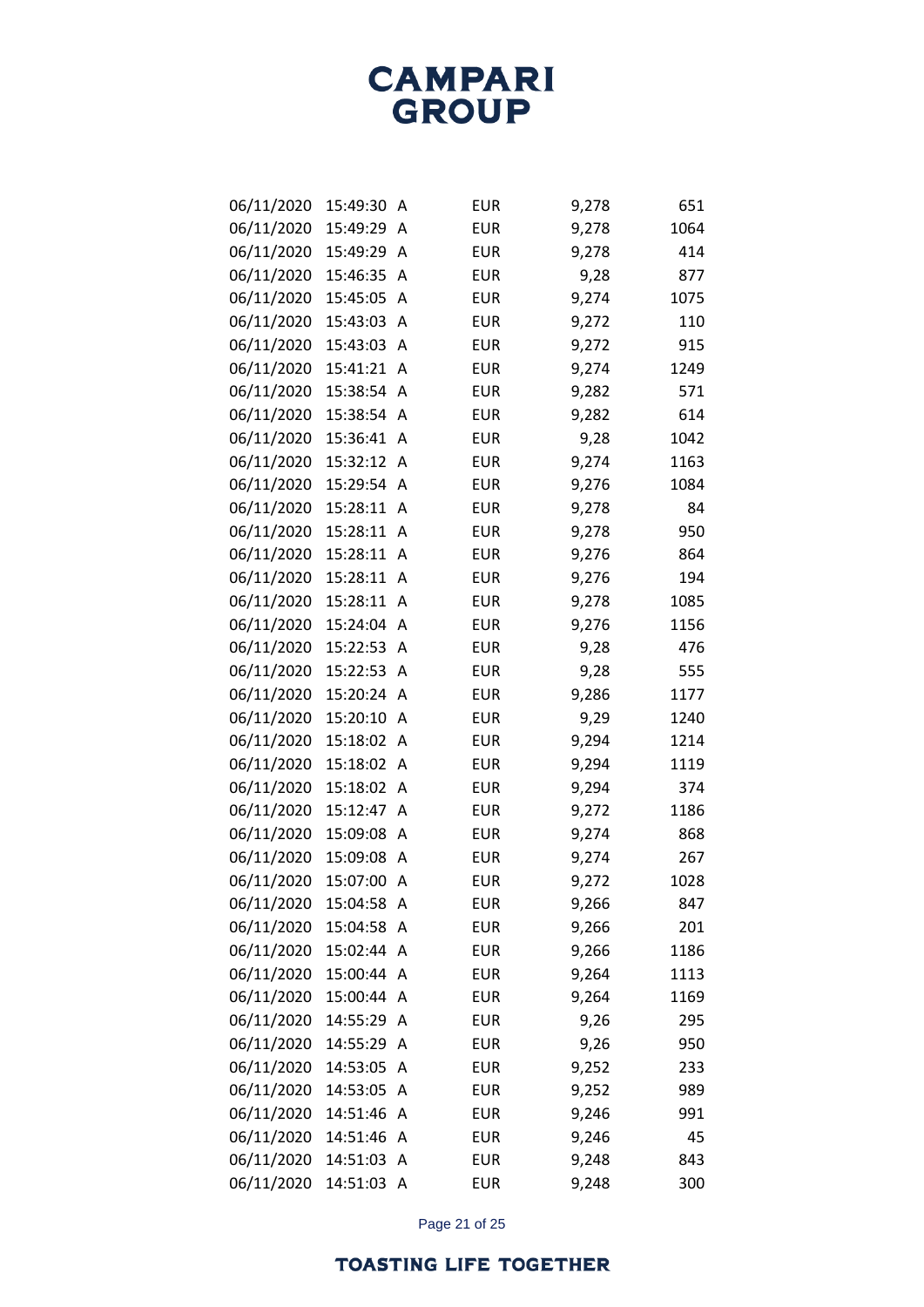| 06/11/2020 | 14:50:11 | Α | <b>EUR</b> | 9,244 | 799  |
|------------|----------|---|------------|-------|------|
| 06/11/2020 | 14:46:04 | Α | <b>EUR</b> | 9,242 | 1035 |
| 06/11/2020 | 14:46:04 | Α | <b>EUR</b> | 9,242 | 1047 |
| 06/11/2020 | 14:42:17 | Α | <b>EUR</b> | 9,24  | 1144 |
| 06/11/2020 | 14:39:35 | Α | <b>EUR</b> | 9,236 | 1100 |
| 06/11/2020 | 14:36:30 | A | <b>EUR</b> | 9,236 | 1093 |
| 06/11/2020 | 14:34:48 | Α | <b>EUR</b> | 9,234 | 1130 |
| 06/11/2020 | 14:34:48 | A | <b>EUR</b> | 9,234 | 44   |
| 06/11/2020 | 14:32:05 | Α | <b>EUR</b> | 9,244 | 1078 |
| 06/11/2020 | 14:30:58 | A | <b>EUR</b> | 9,244 | 1109 |
| 06/11/2020 | 14:30:58 | A | <b>EUR</b> | 9,244 | 749  |
| 06/11/2020 | 14:30:25 | A | <b>EUR</b> | 9,244 | 332  |
| 06/11/2020 | 14:25:56 | A | <b>EUR</b> | 9,234 | 1187 |
| 06/11/2020 | 14:21:54 | Α | <b>EUR</b> | 9,226 | 266  |
| 06/11/2020 | 14:21:54 | Α | <b>EUR</b> | 9,226 | 968  |
| 06/11/2020 | 14:21:54 | A | <b>EUR</b> | 9,226 | 1084 |
| 06/11/2020 | 14:17:40 | Α | <b>EUR</b> | 9,23  | 1254 |
| 06/11/2020 | 14:12:02 | Α | <b>EUR</b> | 9,202 | 1203 |
| 06/11/2020 | 14:10:40 | A | <b>EUR</b> | 9,206 | 1230 |
| 06/11/2020 | 14:10:39 | A | <b>EUR</b> | 9,208 | 1205 |
| 06/11/2020 | 14:03:48 | Α | <b>EUR</b> | 9,206 | 651  |
| 06/11/2020 | 14:03:48 | Α | <b>EUR</b> | 9,206 | 490  |
| 06/11/2020 | 13:58:25 | A | <b>EUR</b> | 9,21  | 1172 |
| 06/11/2020 | 13:58:25 | A | <b>EUR</b> | 9,21  | 1143 |
| 06/11/2020 | 13:54:00 | Α | <b>EUR</b> | 9,204 | 979  |
| 06/11/2020 | 13:54:00 | Α | <b>EUR</b> | 9,204 | 187  |
| 06/11/2020 | 13:51:40 | Α | <b>EUR</b> | 9,204 | 1038 |
| 06/11/2020 | 13:49:34 | A | <b>EUR</b> | 9,202 | 1113 |
| 06/11/2020 | 13:49:34 | A | <b>EUR</b> | 9,202 | 1347 |
| 06/11/2020 | 13:38:32 | Α | <b>EUR</b> | 9,166 | 1190 |
| 06/11/2020 | 13:33:47 | Α | <b>EUR</b> | 9,168 | 1101 |
| 06/11/2020 | 13:33:47 | A | <b>EUR</b> | 9,168 | 1053 |
| 06/11/2020 | 13:30:08 | A | <b>EUR</b> | 9,162 | 155  |
| 06/11/2020 | 13:30:08 | Α | <b>EUR</b> | 9,162 | 1077 |
| 06/11/2020 | 13:25:31 | Α | <b>EUR</b> | 9,176 | 1061 |
| 06/11/2020 | 13:25:31 | A | <b>EUR</b> | 9,176 | 107  |
| 06/11/2020 | 13:25:31 | A | <b>EUR</b> | 9,176 | 1019 |
| 06/11/2020 | 13:21:00 | A | <b>EUR</b> | 9,172 | 1130 |
| 06/11/2020 | 13:14:25 | A | <b>EUR</b> | 9,15  | 1227 |
| 06/11/2020 | 13:08:34 | A | <b>EUR</b> | 9,148 | 479  |
| 06/11/2020 | 13:08:34 | A | <b>EUR</b> | 9,148 | 535  |
| 06/11/2020 | 13:05:39 | A | <b>EUR</b> | 9,146 | 355  |
| 06/11/2020 | 13:05:35 | A | <b>EUR</b> | 9,146 | 681  |

Page 22 of 25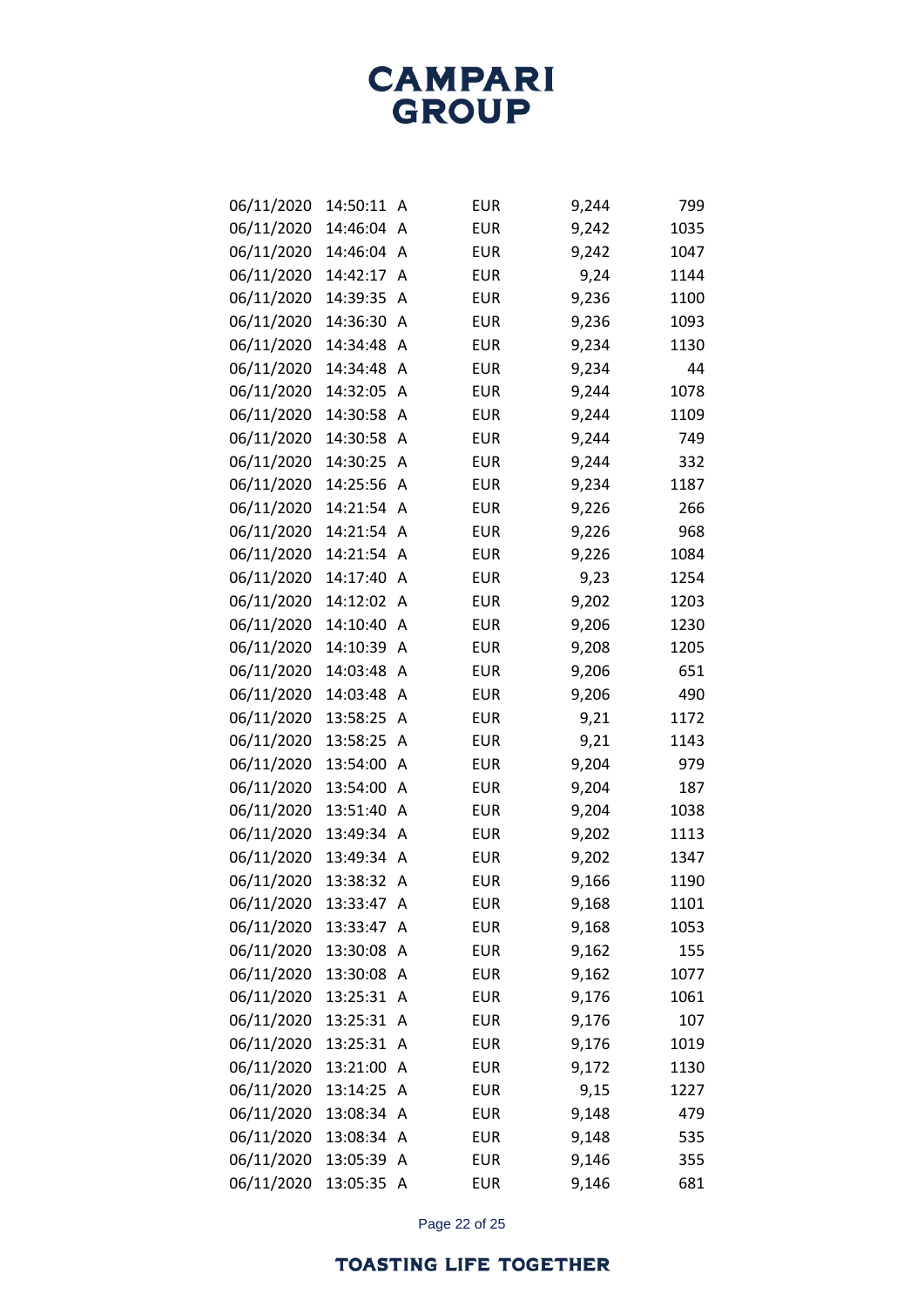| 06/11/2020 | 12:58:11 | Α | <b>EUR</b> | 9,152 | 1234 |
|------------|----------|---|------------|-------|------|
| 06/11/2020 | 12:54:47 | A | <b>EUR</b> | 9,152 | 1119 |
| 06/11/2020 | 12:54:47 | Α | <b>EUR</b> | 9,152 | 1158 |
| 06/11/2020 | 12:47:00 | A | <b>EUR</b> | 9,132 | 1212 |
| 06/11/2020 | 12:44:50 | A | <b>EUR</b> | 9,132 | 750  |
| 06/11/2020 | 12:39:38 | Α | <b>EUR</b> | 9,128 | 1130 |
| 06/11/2020 | 12:34:56 | A | <b>EUR</b> | 9,116 | 1088 |
| 06/11/2020 | 12:27:37 | A | <b>EUR</b> | 9,11  | 57   |
| 06/11/2020 | 12:27:31 | A | <b>EUR</b> | 9,11  | 158  |
| 06/11/2020 | 12:26:29 | Α | <b>EUR</b> | 9,11  | 877  |
| 06/11/2020 | 12:25:02 | A | <b>EUR</b> | 9,114 | 1142 |
| 06/11/2020 | 12:21:23 | Α | <b>EUR</b> | 9,118 | 1029 |
| 06/11/2020 | 12:14:20 | A | <b>EUR</b> | 9,11  | 783  |
| 06/11/2020 | 12:14:20 | A | <b>EUR</b> | 9,11  | 334  |
| 06/11/2020 | 12:11:29 | A | <b>EUR</b> | 9,118 | 1128 |
| 06/11/2020 | 12:11:29 | A | <b>EUR</b> | 9,118 | 1113 |
| 06/11/2020 | 12:01:33 | A | <b>EUR</b> | 9,116 | 1117 |
| 06/11/2020 | 11:59:06 | Α | <b>EUR</b> | 9,12  | 1248 |
| 06/11/2020 | 11:59:06 | A | <b>EUR</b> | 9,12  | 758  |
| 06/11/2020 | 11:59:06 | Α | <b>EUR</b> | 9,12  | 274  |
| 06/11/2020 | 11:57:41 | A | <b>EUR</b> | 9,12  | 7    |
| 06/11/2020 | 11:48:02 | Α | <b>EUR</b> | 9,118 | 264  |
| 06/11/2020 | 11:48:02 | A | <b>EUR</b> | 9,118 | 908  |
| 06/11/2020 | 11:47:30 | A | <b>EUR</b> | 9,124 | 1022 |
| 06/11/2020 | 11:47:30 | A | <b>EUR</b> | 9,124 | 1159 |
| 06/11/2020 | 11:44:08 | Α | <b>EUR</b> | 9,118 | 950  |
| 06/11/2020 | 11:31:15 | A | <b>EUR</b> | 9,106 | 264  |
| 06/11/2020 | 11:31:15 | Α | <b>EUR</b> | 9,106 | 800  |
| 06/11/2020 | 11:25:23 | A | <b>EUR</b> | 9,09  | 617  |
| 06/11/2020 | 11:25:23 | Α | <b>EUR</b> | 9,09  | 591  |
| 06/11/2020 | 11:23:27 | A | <b>EUR</b> | 9,114 | 1074 |
| 06/11/2020 | 11:23:27 | A | <b>EUR</b> | 9,114 | 1254 |
| 06/11/2020 | 11:17:58 | Α | <b>EUR</b> | 9,118 | 1261 |
| 06/11/2020 | 11:09:17 | A | <b>EUR</b> | 9,09  | 1190 |
| 06/11/2020 | 11:07:55 | Α | <b>EUR</b> | 9,088 | 1206 |
| 06/11/2020 | 11:06:37 | A | <b>EUR</b> | 9,108 | 1020 |
| 06/11/2020 | 11:06:37 | Α | <b>EUR</b> | 9,114 | 1238 |
| 06/11/2020 | 11:06:37 | Α | <b>EUR</b> | 9,114 | 1018 |
| 06/11/2020 | 10:56:45 | Α | <b>EUR</b> | 9,1   | 1219 |
| 06/11/2020 | 10:51:42 | A | <b>EUR</b> | 9,104 | 998  |
| 06/11/2020 | 10:51:18 | Α | <b>EUR</b> | 9,104 | 143  |
| 06/11/2020 | 10:47:59 | Α | <b>EUR</b> | 9,104 | 1021 |
| 06/11/2020 | 10:47:59 | A | <b>EUR</b> | 9,104 | 1077 |

Page 23 of 25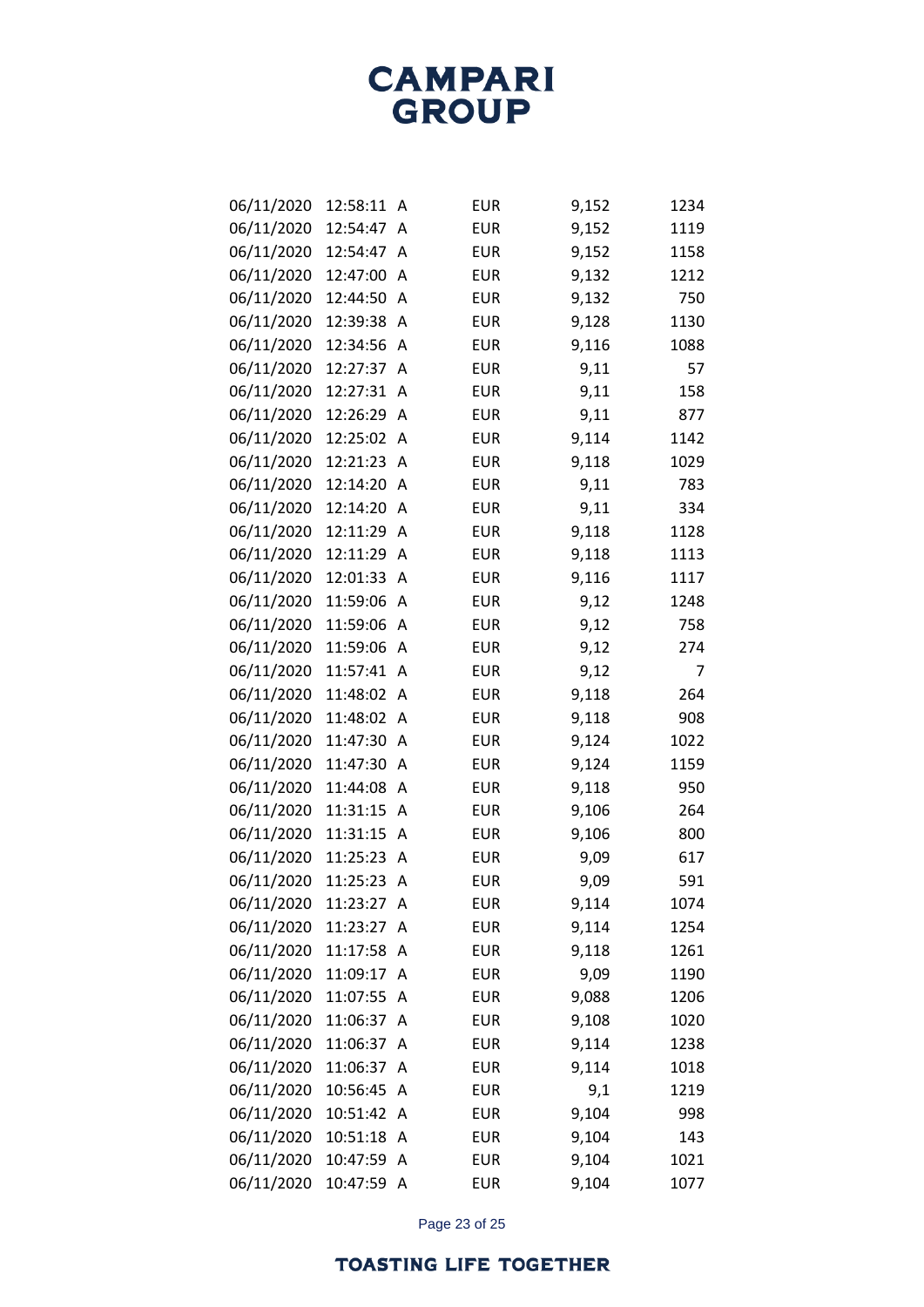| 06/11/2020 | 10:47:59 | Α | <b>EUR</b> | 9,104 | 126  |
|------------|----------|---|------------|-------|------|
| 06/11/2020 | 10:40:21 | Α | <b>EUR</b> | 9,104 | 1239 |
| 06/11/2020 | 10:36:33 | Α | <b>EUR</b> | 9,1   | 1054 |
| 06/11/2020 | 10:34:09 | Α | <b>EUR</b> | 9,092 | 1101 |
| 06/11/2020 | 10:32:50 | Α | <b>EUR</b> | 9,104 | 1112 |
| 06/11/2020 | 10:25:56 | A | <b>EUR</b> | 9,102 | 1059 |
| 06/11/2020 | 10:25:56 | Α | <b>EUR</b> | 9,102 | 1213 |
| 06/11/2020 | 10:18:47 | Α | <b>EUR</b> | 9,066 | 1013 |
| 06/11/2020 | 10:16:45 | Α | <b>EUR</b> | 9,072 | 349  |
| 06/11/2020 | 10:16:45 | A | <b>EUR</b> | 9,072 | 747  |
| 06/11/2020 | 10:09:46 | Α | <b>EUR</b> | 9,052 | 1060 |
| 06/11/2020 | 10:09:38 | Α | <b>EUR</b> | 9,054 | 785  |
| 06/11/2020 | 10:09:38 | Α | <b>EUR</b> | 9,054 | 282  |
| 06/11/2020 | 10:02:35 | Α | <b>EUR</b> | 9,04  | 1068 |
| 06/11/2020 | 09:58:53 | Α | <b>EUR</b> | 9,032 | 1145 |
| 06/11/2020 | 09:51:55 | A | <b>EUR</b> | 9,058 | 1257 |
| 06/11/2020 | 09:47:10 | Α | <b>EUR</b> | 9,082 | 1054 |
| 06/11/2020 | 09:47:10 | Α | <b>EUR</b> | 9,082 | 147  |
| 06/11/2020 | 09:44:31 | Α | <b>EUR</b> | 9,084 | 420  |
| 06/11/2020 | 09:44:31 | Α | <b>EUR</b> | 9,084 | 765  |
| 06/11/2020 | 09:38:49 | Α | <b>EUR</b> | 9,074 | 196  |
| 06/11/2020 | 09:38:46 | Α | <b>EUR</b> | 9,074 | 1060 |
| 06/11/2020 | 09:34:19 | Α | <b>EUR</b> | 9,08  | 1031 |
| 06/11/2020 | 09:31:25 | A | <b>EUR</b> | 9,08  | 109  |
| 06/11/2020 | 09:30:57 | Α | <b>EUR</b> | 9,08  | 909  |
| 06/11/2020 | 09:29:55 | Α | <b>EUR</b> | 9,08  | 322  |
| 06/11/2020 | 09:29:55 | Α | <b>EUR</b> | 9,08  | 699  |
| 06/11/2020 | 09:24:54 | A | <b>EUR</b> | 9,084 | 313  |
| 06/11/2020 | 09:24:46 | Α | <b>EUR</b> | 9,084 | 750  |
| 06/11/2020 | 09:21:57 | Α | <b>EUR</b> | 9,082 | 595  |
| 06/11/2020 | 09:17:42 | A | <b>EUR</b> | 9,088 | 853  |
| 06/11/2020 | 09:17:42 | Α | <b>EUR</b> | 9,088 | 290  |
| 06/11/2020 | 09:17:42 | Α | <b>EUR</b> | 9,088 | 286  |
| 06/11/2020 | 09:17:42 | Α | <b>EUR</b> | 9,088 | 971  |
| 06/11/2020 | 09:09:22 | Α | <b>EUR</b> | 9,086 | 1113 |
| 06/11/2020 | 09:07:07 | Α | <b>EUR</b> | 9,102 | 1097 |
| 06/11/2020 | 09:03:02 | A | <b>EUR</b> | 9,116 | 491  |
| 06/11/2020 | 09:03:02 | Α | <b>EUR</b> | 9,116 | 575  |
| 06/11/2020 | 09:00:59 | Α | <b>EUR</b> | 9,104 | 692  |
| 06/11/2020 | 08:59:55 | Α | <b>EUR</b> | 9,104 | 290  |
| 06/11/2020 | 08:59:55 | A | <b>EUR</b> | 9,104 | 232  |
| 06/11/2020 | 08:59:10 | Α | <b>EUR</b> | 9,106 | 703  |
| 06/11/2020 | 08:59:10 | A | EUR        | 9,106 | 491  |

Page 24 of 25